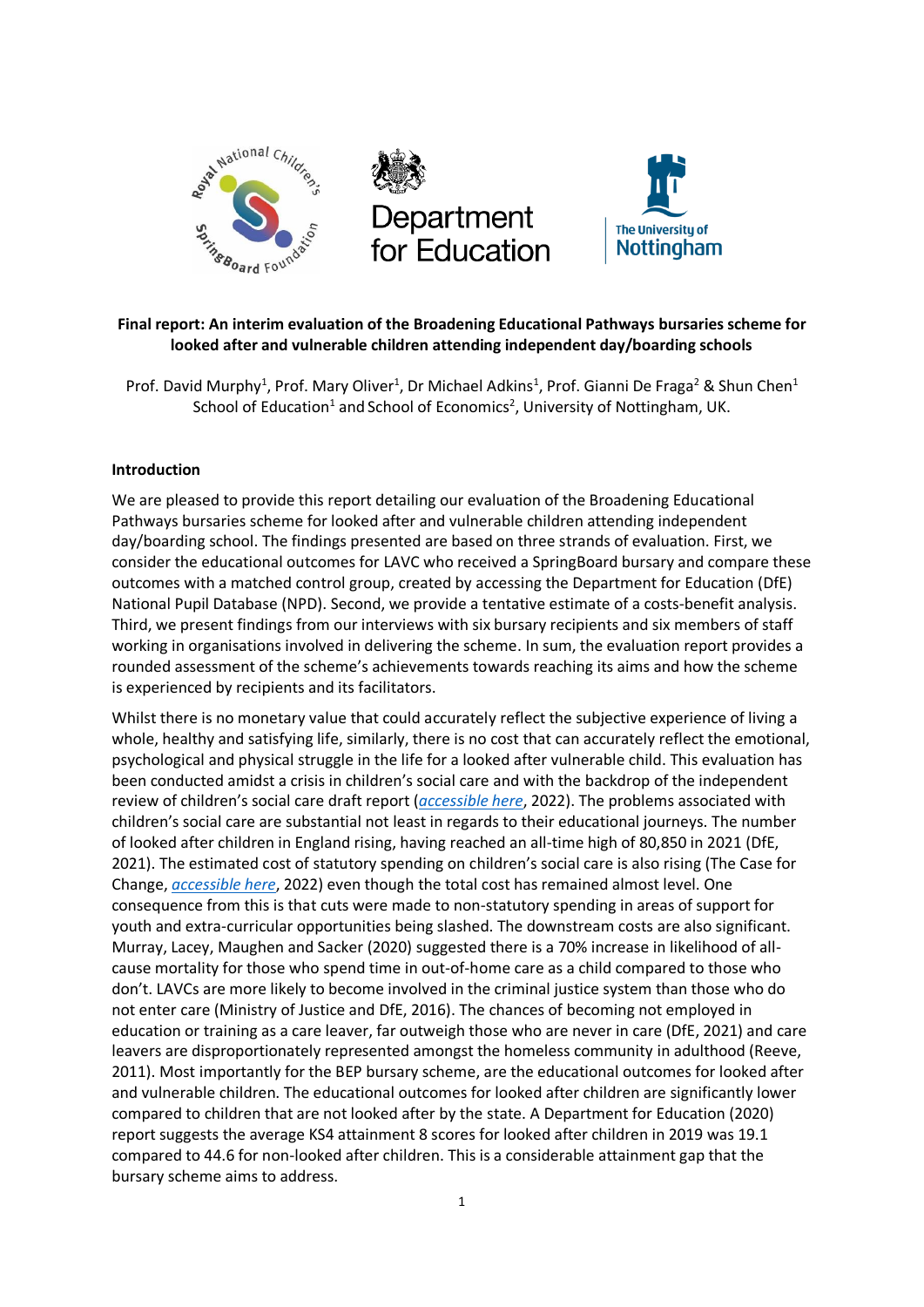Children's social care is expensive, and poor care leads to poor educational outcomes and so the cycle continues. Investing in young people with the potential to flourish in an independent school setting could provide benefits. The cost of doing nothing cannot be sustained. There is the potential for value for money in the scheme by avowing the costs associated with required resources downstream. Limiting chances of poor health, lower academic attainment, criminal justice involvement and homelessness. PWC (2021) have recently estimated these outcomes alone might cost, at a minimum, £2.3b per annum.

The Royal National Children's SpringBoard Foundation (RNCSF) were commissioned by the Department for Education to deliver the bursary scheme for LAVC to attend independent day/boarding schools. The aim of this scheme is to both improve educational outcomes for a selected sample of LAVC and to provide a more stable and caring environment than they would otherwise be exposed, due to family hardship and circumstance. In the next sections of this report, we present the findings from three interrelated studies that have considered the educational outcomes, cost-benefits of the scheme and the experiences of those receiving and administering the bursaries.

## **Study 1**

## **Educational outcomes**

## *Improving academic outcome through the bursary scheme*

There is a dearth of high quality evidence available within the published academic literature that assesses improvement in academic outcome for looked after vulnerable children who attend independent day/boarding schools. Though some evidence, consistent with the principle, has been found. For example, a programme in the US looked at socially disadvantaged children attending SEED schools that offer a holistic education experience with curricula that addresses both the academic and non-academic development of children (Curto & Fryer, 2014). Findings have suggested that for each year a child is in a SEED school, they achieve small to modest gains with effect sizes of around 0.211 in reading, 0.229 in math scores. Caution is required, however, when interpreting the findings as Curto and Fryer (2014) suggest, the effect might be driven by gender, with girls significantly outperforming boys in the study.

A more recent study looked at the rate of change in academic and non-academic outcomes. Behaghel, de Chaisemartin and Gurgand (2017) noted that improvements in academic subjects for disadvantaged children attending boarding schools took two years to be observed and was more pronounced in higher ability students. Their analysis included data gathered from children who had been randomly selected to attend boarding schools after entering a lottery in the US and in France. Behaghel, de Chaisemartin and Gurgand (ibid) suggest that as the adjustment to boarding takes approximately two years for academic effects to be observed, the transition might itself be disruptive to academic development. The learning from this is that the careful management of transition is likely to maximise academic benefit earlier in the educational journey.

A study by Foliano, Green and Sartarelli (2019) in the UK looked at the effect of boarding by comparing the effect of attending a selective and resource-rich English boarding school on the educational achievement of pupils with low socioeconomic status, with the effect of attending selective grammar day schools and independent day schools. Their findings suggest that pupils attending a selective boarding school achieved significantly better GCSE results. For boarders, the probability of obtaining at least five GCSEs at A-A\* is about 32% and 29% higher relative to the values for matched pupils in selective non-boarding grammar schools and independent day schools, respectively.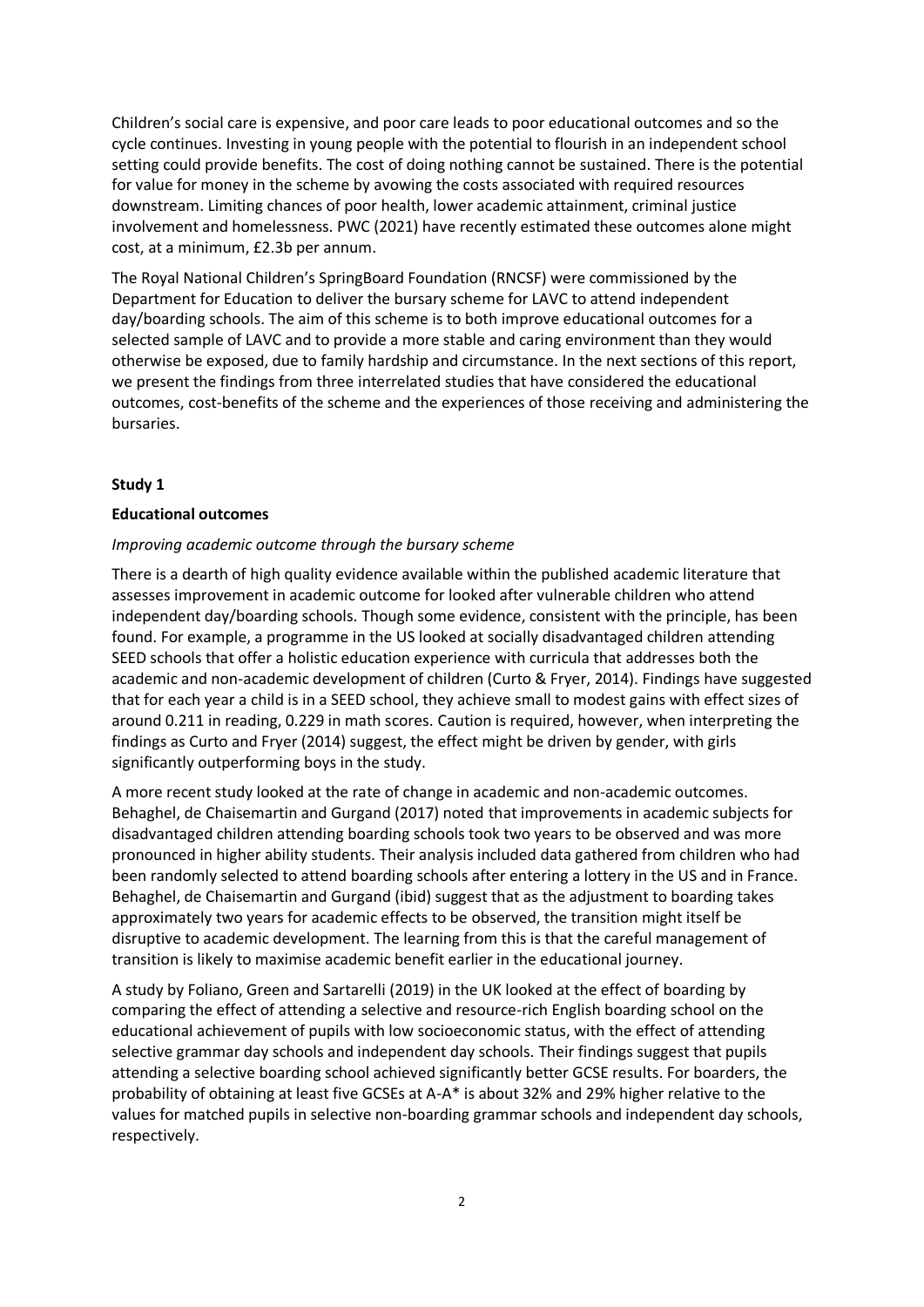Implementing a boarding intervention to improve academic attainment for looked after and vulnerable is oriented towards improving life chances. It is broadly accepted that by improving academic attainment better life chances can be created. This is achieved by increasing the ability to have choice which is a socially determining factor in terms of longitudinal outcomes. Post-16 educational outcomes for looked after children are poor when compared to the outcomes for all individuals. Nelson and Anderson's (2021) Department for Education report showed that around thirty percent of all individuals from 2005/6 to 2008/8 KS4 cohorts became university graduates. Compare this to just eight percent of children who had been looked after for at least one year and only six percent for those looked after for a single day and it is easy to see how life choices become limited by academic attainment.

Steel, Erhardt, Phelps and Upham (2015) looked at data from The Boarding School Association (TABS) in the US. Linking their dataset to an administrative dataset, findings showed that boarding school attendees were more likely to complete their university studies than matched non-boarding controls, even after controlling for socio-economic advantage. That advantages for boarders continue later into their education journeys is not surprising, especially if we take the view that education capital is accumulative. It is possible that, the transition to university is something that being a boarder prepares you well for; living out of home when attending boarding might help prepare students for out of home living at university. Similarly, there is evidence (Jack, 2019) that students from low socioeconomic backgrounds who receive a bursary to attend an independent day/boarding school can do better if/when they move on to more elite universities, as they have had the opportunity for other forms of social and cultural capital to be endowed upon them when compared to similarly disadvantaged youth who have attended state schools at the same universities. Therefore, it is possible that boarding can provide a protective layer by ensuring that a young person will be more likely to achieve their potential in completing university if they are exposed to the benefits of elite education earlier in their academic journey. Steel et al (ibid) also found that other life chances following boarding school were improved, suggesting boarders were more likely to be employed, have excellent health, earn more per annum, and were more likely to volunteer than graduates who did not attend boarding school.

The literature we review here shows some evidence that looked after vulnerable children and/or disadvantaged youth might benefit both through academic and other life outcomes from the opportunities provided through bursaries to attend independent day/boarding schools.

Evidence we sourced from 'grey literature' can further support the suggestion that boarding for disadvantaged looked after and vulnerable children is advantageous. SpringBoard Foundation's data presented in their Impact Report published in 2019 reported that bursary recipients achieved, on average, two grades higher per GCSE subject taken, than the national average for similarly vulnerable children. In addition, SpringBoard bursary recipients had a higher chance of securing places at university or entering further education or apprenticeships. This number was reported to be 89% compared to the national average of 67% for disadvantaged youth. SpringBoard's rate of entry to university for bursary holders was eighty two percent compared to only thirty five percent nationally for disadvantaged young people.

Finally, a SpringBoard's commissioned independent evaluation (Plaister & Thomson, 2021) of their social mobility programme looked at Royal National Children's Springboard Foundation's (RNCSF) Partner Referral Scheme on Key Stage 5 outcomes. This measured the likelihood of achieving two or more A-Levels (or equivalent) and attainment at A-Level (or equivalent), on young people who had achieved A-Levels and equivalent qualifications by the end of 2019/20. The findings showed that bursary recipients, when matched against similar children through the NPD, achieved more and better A-Levels (or equivalents) than matched controls.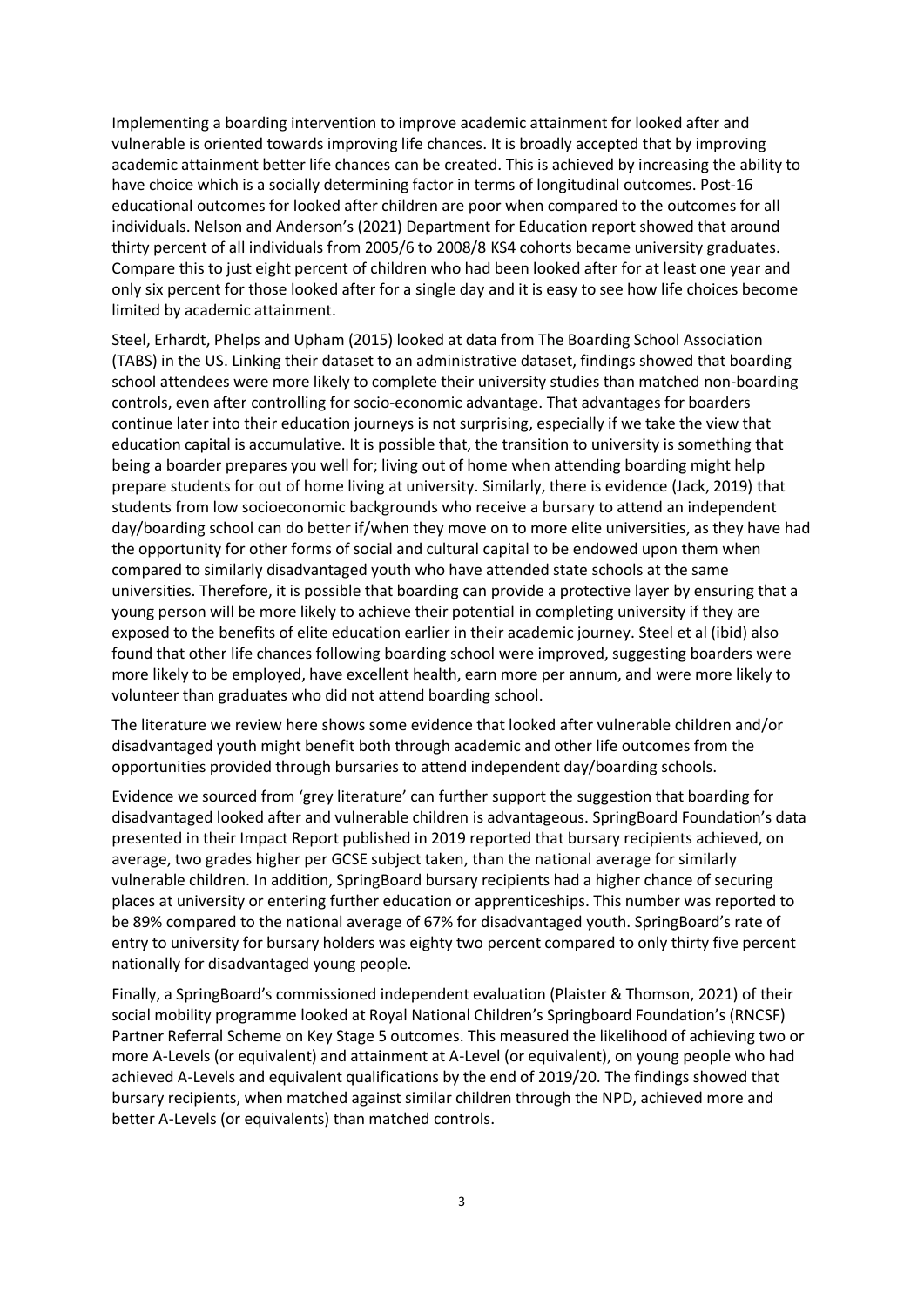The evidence above, accumulatively, provides a foundation upon which the BEP programme is based. The task of this evaluation is to see whether implementation yields the gains we expect in light the existing literature.

### **Methodology**

<Placeholder to enter methodology and results of NPD analysis: 5-pages>

### **Study 2**

#### **The cost-benefits of the bursary scheme: A first approximation**

Our first study has provided what we believe to be the first evidence for the effectiveness of a bursary scheme supporting LAVC to attend independent day/boarding schools in the UK using a matched control as the comparator. For continuation of funding and/or scaling of the bursary scheme, evidence estimating the potential cost-benefit ratio of the bursaries is important. In this next study, first we introduce literature outlining the economic imperatives of improving educational outcomes for LAVC. This includes, highlighting several links such as those between academic attainment and earnings leading to higher tax revenues and, lower universal credit claims. There are others too such as the cost of looked after children's involvement in the criminal justice system, the cost for access to statutory homelessness services and the potential physical and mental health outcomes of looked after children. We then submit a first approximation of the cost-benefits of the bursary scheme, providing an outline of our methodology and presenting our findings whilst clearly acknowledging the limitations and cautious approach we adopted to interpreting the data.

#### *The link between attainment, employment and earnings*

The outcomes of the bursary scheme are varied with the link to employment opportunities, earnings, health and wellbeing as central to the scheme. It is envisaged that bursary recipients will have better opportunities for employment, higher earning potential, and better health and wellbeing as a result of attending an independent day/boarding school. Nelson and Anderson (2021) looked at the Longitudinal Educational Outcomes (LEO) for looked after children. The data for KS4 cohorts 2005/6 looking at rates of employment, benefits claimed and, for those who were in work, earnings were compared with the national average of the cohort. Looked after children were four times more likely to be receiving benefits compared to all individuals and were earning around £6000 per annum less when compared with all individuals in the sample after 11 years after leaving education. This figure increased from £4000 less per annum 8 years after GCSEs suggesting, the gap widens over time.

The data showed that 11-years after GCSEs those in employment were just 22% for children looked after for at least one day and 28% for those looked after for at least 12months. This was compared to 57% for all individuals in the cohort being in employment. With such low levels of looked after children being in employment 11-years after GCSEs, it is clear that improving GCSEs is a first step goal for educational interventions.

Hodge, Little and Weldone (2021) analysed the LEO data to look at the link between GCSEs and earnings. Their analysis found that "the value of an additional grade in overall GCSE attainment in undiscounted (lifetime) earnings is £23,000 (Hodge et al., 2021, p. 7)" meaning "[A] one-grade improvement in overall GCSE attainment is associated with average increase in the present value of lifetime earnings of £8,500 (p. 6)". The report also stated that the "largest marginal returns are associated with moving from grade D to grade C, and from grade C to grade B, in most subjects (p.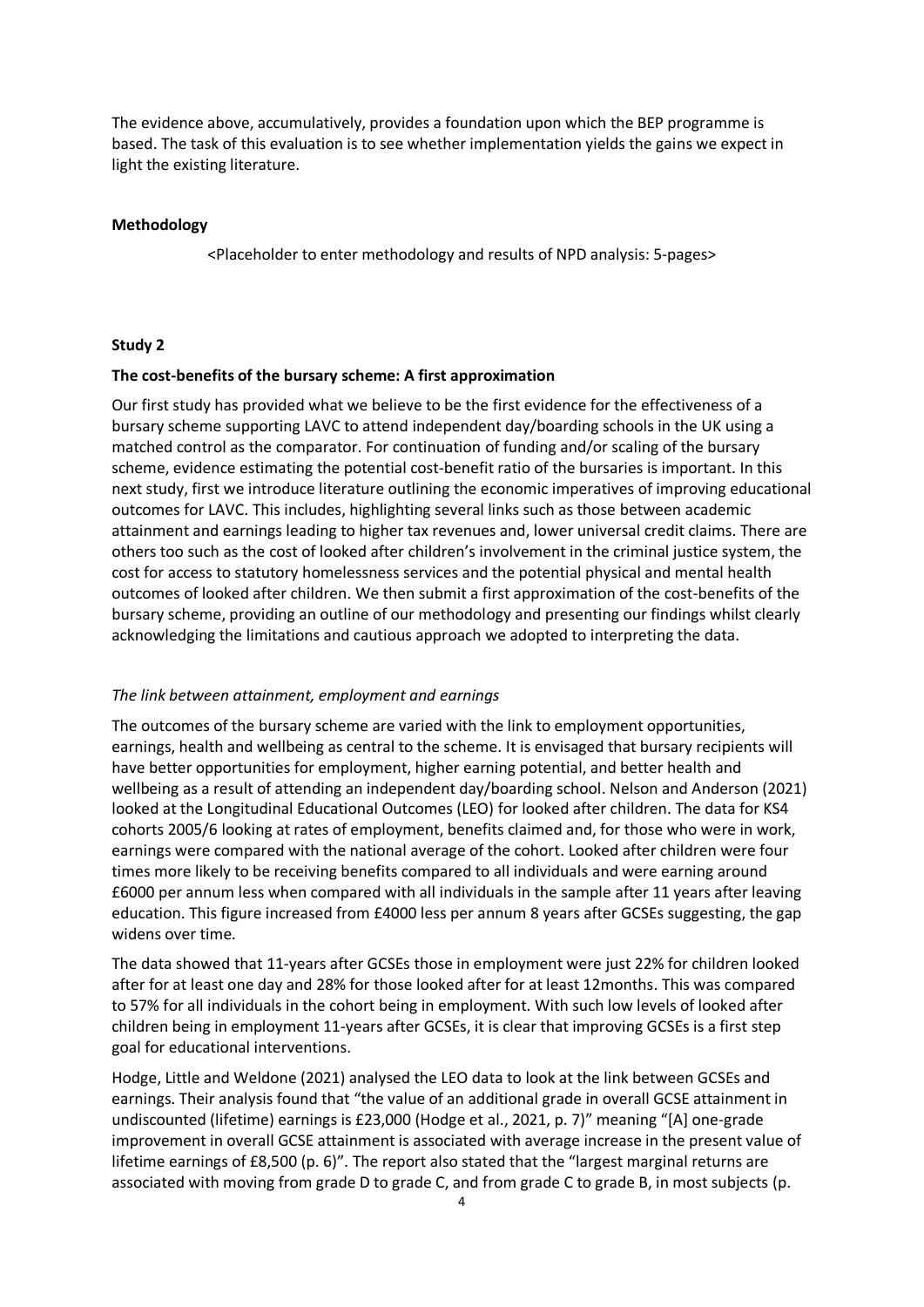7)." The marginal returns ranged from £15,000 to £25,000 for moving from grade D to grade C and from £16,000 to £30,000 for moving from grade C to grade B. The marginal returns are greater for males than females. There was on average a smaller return per grade for FSM eligible pupils (£7,763 to 8,186) than ineligible pupils (£8,593 to 8,779).

The report by Hodge and colleagues (2021) does not identify looked after children specifically. They do, however, provide data for those who are categorised as disadvantaged through their eligibility for FSM. Data is also provided for KS2 Tercile. The predicted undiscounted lifetime earnings were lowest for FSM eligible females from the bottom KS2 Tercile (£746,000) compared with non-FSM girls from the same bottom KS2 Tercile (£880,213). FSM eligible boys from the bottom Tercile were predicted to earn (£1,207,000) which was lower than when compared with non-FSM boys from the same bottom Tercile (£1,350,119). SpringBoard uses academic ability as one of its criteria for eligibility for a bursary as a buffer to help mediate the transition to boarding from home. Considering those from the higher Tercile is then important. The highest earnings were for non-FSM males in the top KS2 Tercile (£1,8849,77) and by non-FSM girls in the top KS2 Tercile (£1,348,779). These compared to FSM eligible boys from the top KS2 Tercile (£1,587,776) and FSM girls from the top KS2 Tercile (£1,120,795). KS2 performance and gender are clearly important factors producing different levels of returns on grades.

Britton, Deardon and Waltmann (2021) used the LEO dataset to investigate differences in the lifetime returns to undergraduate degrees by socio-economic background. Their report suggested that the average returns to undergraduate degrees for both men and women from the bottom SES quintile groups are around £140,000. This figure is consistent with the gap identified in the GCSE attainment.

## *Education, earnings and wellbeing for looked after children*

Murray, Lacey, Maughan and Sacker (2020) conducted a longitudinal study and found children who were looked after in any form of non-parental care had, on average, increased all-cause mortality hazard ratio of 1.62 (95% CI: 1.43, 1.86) times higher than adults who had never been in care. This finding lasted up to 42-years later meaning that, on average, an adult who had been looked after as a child was 70% more likely to have died. This excess mortality was reported to be most often recorded as 'unnatural' such as: deaths due to self-harm, accidents and mental and behavioural causes. The study found no significant differences between males and females and suggests the chances of living a longer, healthier, adult life is far lower for looked after children.

The Health Foundation (2021) analysed data from the Office of National Statistics and found a significant relationship between average net annual income and healthy life expectancy. The assumption here, is improvement in income might be related to healthier life expectancy. Healthy life expectancy is defined as the number of years that an individual is expected to live in a good state of health. Living in a good state of health for more years rather than less will most probably save costs to the state due to lowering need for the provision of health services.

<Placeholder to enter methodology and results of economic analysis: 5 pages>

## **Study 3**

## **SpringBoarder perspectives**

This evaluation included interviews with five SpringBoarder's who each had each received a bursary to attend an independent boarding school. The interviews were conducted to gather in-depth, independently sourced accounts of the experiences of bursary recipients. Each participant volunteered to take part, provided their informed consent to be interviewed and for their data to be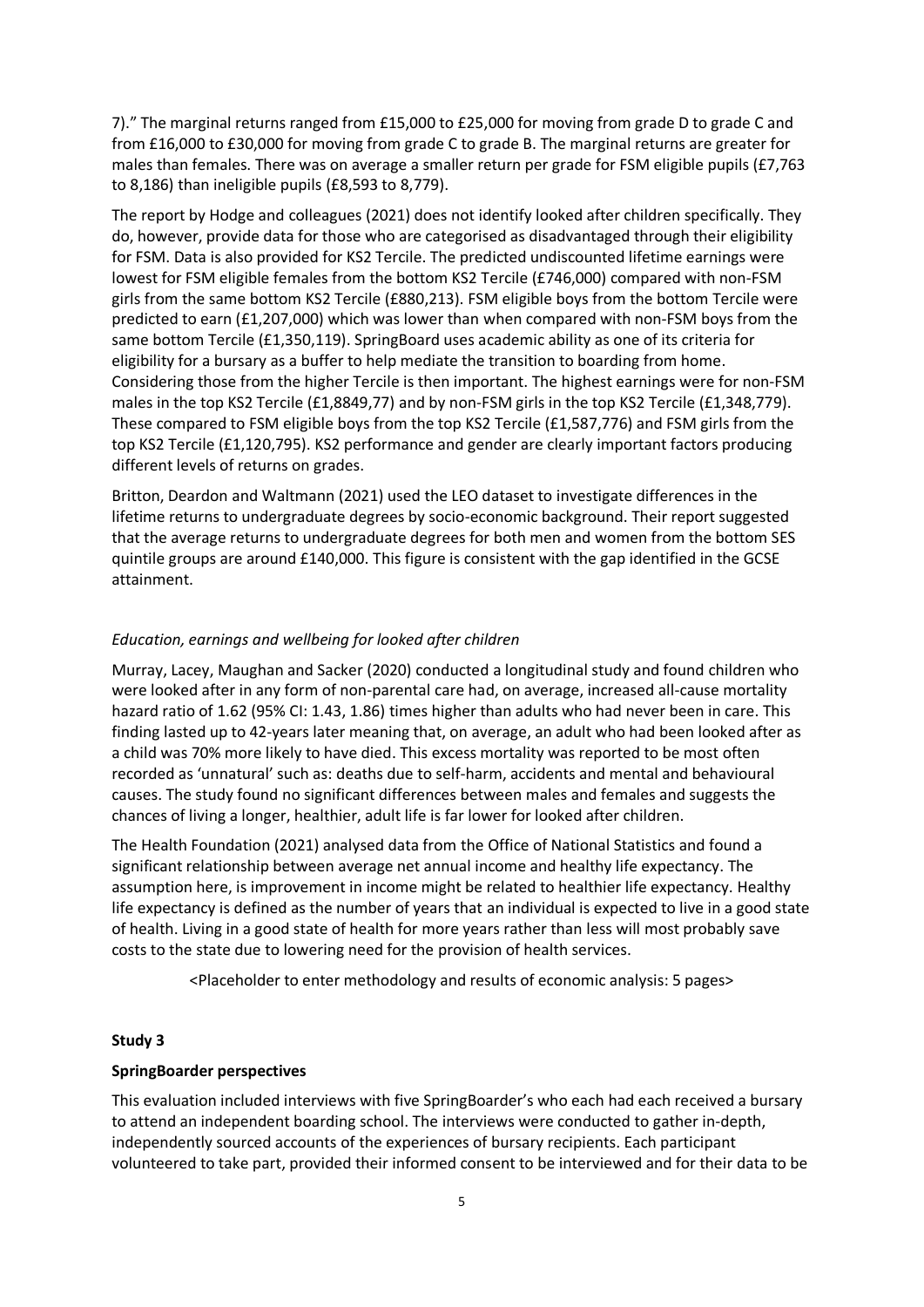used within this evaluation. Participating SpringBoarders had already left compulsory education and were either in their final year at boarding school or had already left boarding after year 13. All participants were aged 18-19 years at the time they were interviewed. In the next section of this report, we provide the findings from our analysis of those interviews. First, we provide anonymised basic pen portraits of the participants, describe our methods and analytic approach and then present the themes that were identified.

### *Pen portraits*

SpringBoarder A, was age 19 and currently studying in a UK university. Prior to receiving the bursary he lived in a large city in England and then moved to an independent boarding school setting in rural England that he attended from age 11-18. He received the bursary from year 7 to 13 and found boarding to provide many opportunities for his growth and development.

SpringBoarder B, was age 19 and was also currently studying in a UK university after receiving a bursary for five years. Prior to receiving the bursary, she had been attending an independent day school with specialist learning support and then moved to an independent boarding school in rural England where her brother was also a student.

SpringBoarder C, was age 18 and was currently taking a gap year prior to going to university. He had attended an independent boarding school from age 11 to 18, receiving a bursary throughout this time. The experience of boarding had been positive and transformative although he felt that improvements for bursary holders' experience were posible.

SpringBoarder D, was in Year 13 and in second year of bursary at a co-ed boarding school. From 4 months old until aged 5, SpringBoarder D had moved from the maternal home and through the care system living with different carers. Whilst boarding, they assumed leadership roles in school, developed confidence, articulated ambition and motivation, feeling these were all nurtured by school.

SpringBoarder E was in Year 13 and had been a bursary recipient for four years in a specialist performing arts school. They identified experiences and opportunities at school, stability and support of school staff as positive aspects to their experience as a bursary recipient.

SpringBoarder F was in Year 11, had been a recipient of the bursary for four years after disruptive early childhood experiences. They feel very well supported emotionally, socially, and academically to be ambitious and see the bursary as a wonderful opportunity.

The interviews were conducted over the internet using Microsoft Teams, were recorded and transcribed using an automated transcription facility integral to the Microsoft software. Interviews lasted between 40 and 65 minutes. The interviewers adopted a low-direction approach to the interviewer's questioning style, creating an atmosphere of safety and trust to enable participants to share openly about their experiences and to cover the most salient topics to the participants. Following the interviews, transcripts were checked for accuracy and sent to the participants to review and check whether they were satisfied with the content.

The transcripts were then analysed. The approach to analysis taken was called thematic analysis based on the approach developed by Braun and Clarke (2006). This requires that researchers engage with the data over a period of time, immersing themselves in the text, iteratively developing themes and revisiting the original transcript until a set of themes is settled upon. In line with Braun and Clarke (2006), an inductive process of coding was carried out. First, two researchers independently coded the transcripts, identifying the most prominent and salient themes. These were then shared between the two researchers before a second round of analysis was carried out. At this stage, the themes were refined and connected to examples of text from the interviews themselves. This led to the creation six themes: *Transitions to boarding; Do I belong here? Searching and striving for*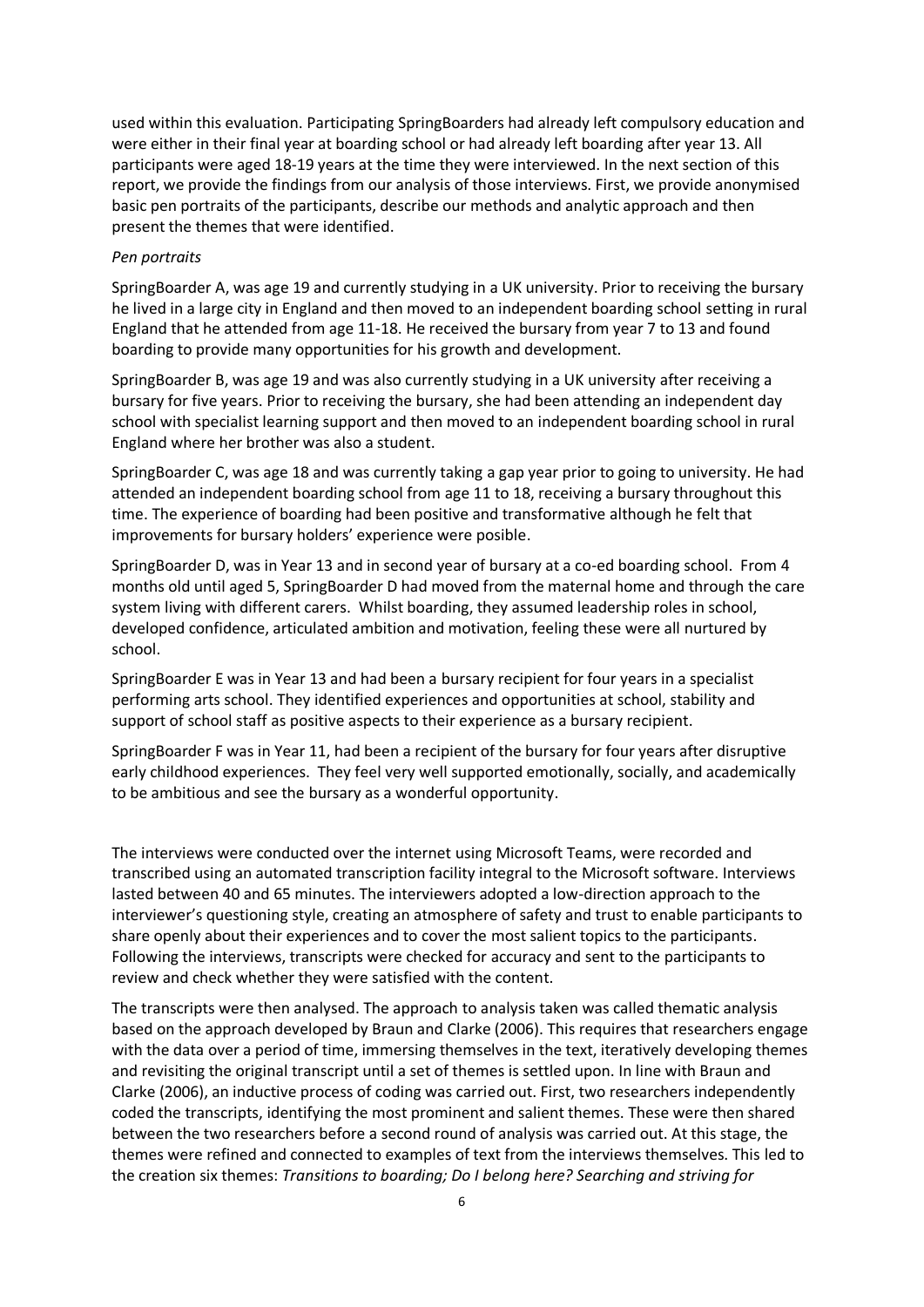*authenticity; Access and opportunity; Broadening horizons, Learning beyond subjects; and Feedback for SpringBoard*. Each of these themes are set out below with a description of their meaning and quotes from the SpringBoarder's own voices used to represent them.

Key themes

Table 1. Key themes: SpringBoarder perspectives

| Theme                                                        | Subtheme                                                                                                                                                   |
|--------------------------------------------------------------|------------------------------------------------------------------------------------------------------------------------------------------------------------|
| Transitions to boarding                                      | Getting the bursary, emotional process,<br>homesickness                                                                                                    |
| Do I belong here? Searching and striving for<br>authenticity | Belonging, authenticity, family and independence,<br>knowing myself, tension in realising family hopes<br>and efforts and, being less influenced by family |
| <b>Access and opportunity (Social Capital)</b>               | Meeting the needs for support, Getting involved<br>with activities, accessing support from teachers                                                        |
| Broadening horizons (Cultural Capital)                       | Interacting with a wide range of people, money<br>isn't everything, Springboard connection/network                                                         |
| Learning beyond the subject (Education Capital)              | Social and communication skills, character<br>strength, ambition, autonomy, leadership                                                                     |
| Feeding back to SpringBoard                                  | Being with others in similar situations, schools<br>need to be more understanding, more support in<br>school for the challenges of being LAVC              |

# *Transitions to Boarding*

Transition to a boarding school for a looked after and/or vulnerable child can be a challenging process (Yao, Deane & Bullen, 2014). Being away from home, moving in to a new environment, surrounded with unfamiliar people and buildings, all potentially present an overwhelming degree of stimulation and new information for assimilation. For the SpringBoarders that we interviewed, these were important elements of the process of transition being reported. Whilst these do, of course, all sound like common features of the transition for any child, there were some important differences too. We learned about the wide range of feelings SpringBoarders endure as they go through the process of getting their bursary place. Whilst no two accounts were identical, there were some clearly significant experiences. For SpringBoarder C, the bursary was only confirmed at a very late stage and this had created significant stress and anxiety. This was followed by the shock for them in arriving in a new place after such uncertainty meant they had to adapt quickly,

"I think it's a shock for anyone coming into a completely new school, no matter what sort of school, [you] are coming to a new place where you don't know how things work, everything's a bit different, especially boarding. And as well, I've never boarded before, so coming into a school where I was actually living there, that was a bit of a shock, but then,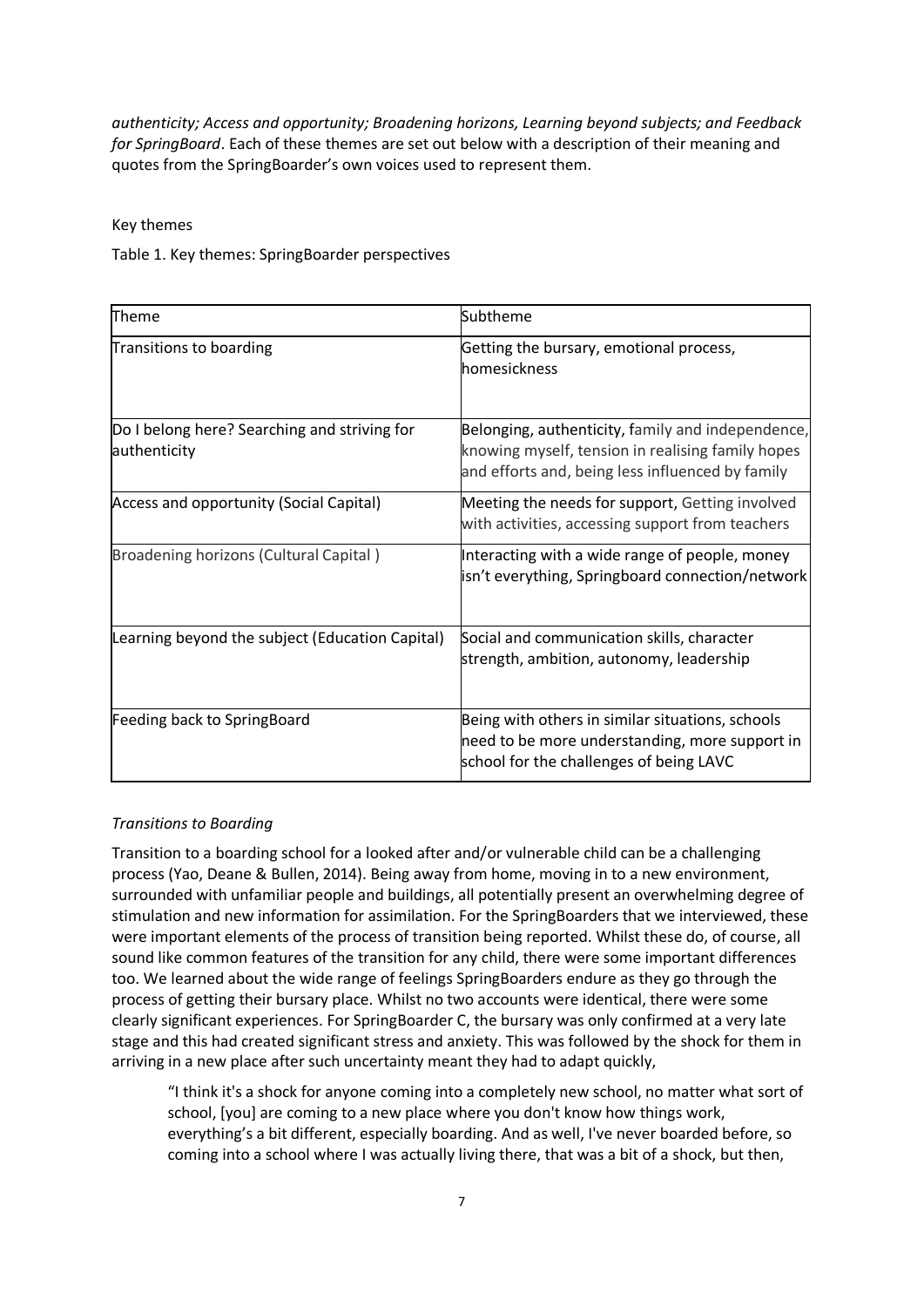although it was a, that[living there] was a big shock that would also fundamentally be the reason I settled in so quickly…

I think getting used to the way things worked as well, that was always going to be a challenge. So we had like a longer school day which I wasn't used to and things like that. And on the weekend I wasn't able to see my friends and stuff like that. So yeah, there were definitely some challenges."

For SpringBoarder A, the bursary had been shocking in a different way as they were unclear as to why they were getting the bursary or even who was providing it. They seemed almost unaware of much of the organising and administrative processes being worked on out of their awareness and had little information about what they were getting in to. The resulting emotions were powerful, "It was a lot of guilt" ...and "fear", "fear of the unknown 'cause no one knew anything about boarding schools in my area." These two accounts were quite different to SpringBoarder B who had been asking their parent if they could go to their preferred school for several months following a visit; for them, the only issue was whether they would be successful in getting awarded a bursary. For others, there was clearly much more by way of parental influence in driving the process and selection of schools. The role of parents, carers or professionals seeking the bursaries is important; whilst some participants they felt very agentic in the process, others seemed to be more passively engaged and almost felt they 'just ended up' in their school without really being aware of how they got there or why the school was chosen for them.

Each SpringBoarder interviewed reported feeling homesick when they first arrived at their boarding school. They all stated there was support available if needed and none felt they were treated harshly for feeling homesick. However, there were some important yet subtle differences between SpringBoarder's experiences of homesickness. For many children whose parents decide that they will place their children in a boarding school, this does not really provide a choice for the child whereas, for a SpringBoarder, the bursary project initiative is driven by a strong commitment to placing the child at the centre because of their circumstances and home life. The boarding schools, it is considered, might be a far more stable environment for them. Consequently, their sense of homesickness was often related to the change in culture, being in a new environment, possibly being surrounded by countryside and people who look and sound different; rather than a feeling of being given or sent away from home. SpringBoarder A said,

"I mean, I think the best way to describe it is a culture shock. because it's like I was, I'd just gone to a different world…

In the, in the inner city with people who look and sound completely different to people in the countryside. So, when, when, I went up to **[name of school and location]**, and it was, there wasn't a shop in sight. There was no street lighting. There was just some fields on fields and not many buildings and everyone spoke differently. Everyone looked differently, dressed differently to, to the last detail. Everything is different, so apart from our language I guess, it was a real culture shock and it was difficult at first."

As the above quote shows, homesickness for some SpringBoarders is also about missing a place than people. About missing a sense of 'where I am from' as much about missing a parent figure or specific people. The interviews showed that school transitions are important for multiple reasons. They can, and often do, provide the opportunity for learning about the process of change providing learning for future life transitions – such as going into higher/tertiary education, apprenticeships, work, partner/close relationships across the lifespan. Some early transitions will leave significant imprints on memory and shape behaviours, attitudes and motivation for and towards the remainder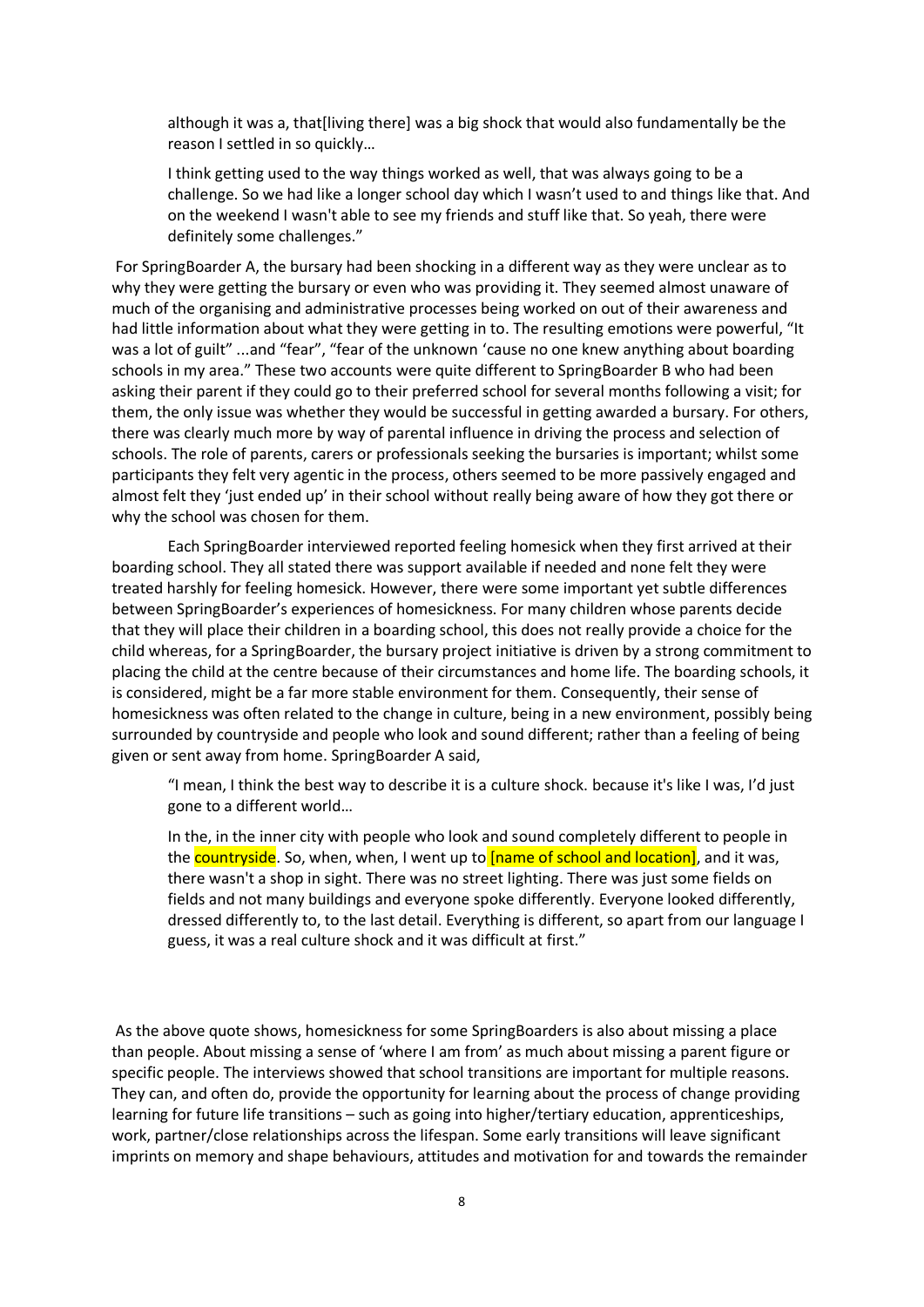of life. SpringBoarders said that they had felt supported through their transitions to boarding but that they were, nonetheless, not easy to go through.

## *Do I belong here? Searching and striving for authenticity*

Having navigated and survived the transition to boarding school, SpringBoarders faced a further set of challenges. The different surroundings, environments and rule structures offered a significant contrast, often representing a place that can feel disorientating, confusing and yet, to some, was also liberating. We have labelled this theme *Do I belong here? Searching and striving for authenticity*  because it captures the challenges but also represents the beginning of a process where SpringBoarders conveyed a sense of realising the opportunities available to them through the bursary.

Belonging is a key feature for wellbeing in vulnerable children (Zufferey & Tedmanson, 2022) and is also linked to successful educational transitions (Cuervo, Barakat & Turnbull, 2015). Settling in and feeling 'at home' in a boarding school can take time but once achieved students reported they were happy. SpringBoarder E said,

"It was definitely a shock at first because I'd never been to boarding school before and it was just a very different environment. This is also my first private school, so it was like very different people to what I was used to. The boarding house took a lot of time getting used to, but now people in the house are my closest friends, so now it's like a lot. I didn't even know (laughs) it's really nice."

The feeling of being somewhere so different clearly highlights the issue of sense of belonging. Springboarder A commented on the internal struggle to feel like they belonged,

"Psychologically, I was having these constant battles with myself. These feelings like gratitude, and as I say, like peace... a bit of freedom, but also kind of like I don't feel like I fully belong, although I have made some good friends and everything else. But there was, these are all internal battles. I wasn't. It was just like I wasn't bullied or anything like that. It was all very much internal, like an identity thing."

This quote really demonstrates what we have termed the struggle for authenticity. Adolescence is a challenging time; one where young people are striving for a sense of their true emerging identity. Going through a significant transition to boarding school at this time in life presents an environmental influence on the process of struggling and striving for authenticity. Finding a place to belong after transitioning to boarding and meeting people from very different backgrounds was tough for SpringBoarder A. They described how their feelings changed gradually over time,

"The way I understood the world was more like this…There are almost like two types of people, those who are kind of meant to succeed or have been given the conditions where they can succeed and those who've had say um, you know, kind of a, with a lack of opportunity, or poor or with other things like. So, I think when I almost had this irrational, kind of image of people who were wealthier or of a higher class or whatever. I saw them as like, they're going to be smarter than me, or they just knew more things. Or they, you know, were just these like brainboxes, and they're at a stage that it was just unattainable to be. That was actually in the back of my mind when I was joining the school; but I learned that these are regular people. And I started to almost break down the way that I started to see the world in terms of class and wealth and all these other things.

There were those that didn't see this struggle in such successful terms. For example, SpringBoarder C recalled how he had seen peers also in the scheme struggle with not feeling they belonged and acting out their frustrations.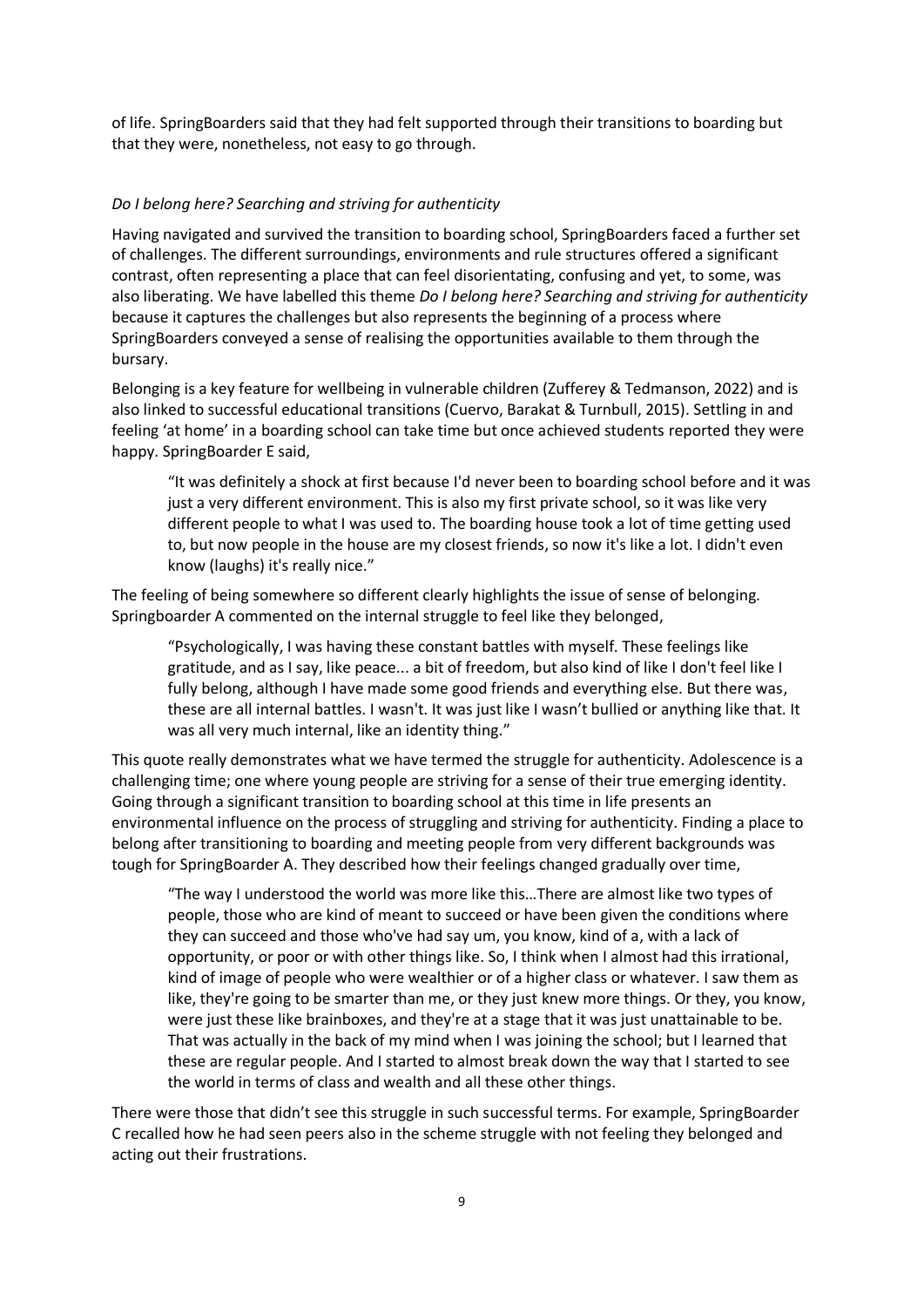"I think I would say it was both slightly sad and frustrating, 'cause I mean there were these people sort of self-sabotaging one of the most important opportunities they would have had in their lives. But again, it wasn't necessarily 100% their fault because again, the staff who were dealing with them weren't perhaps aware or trained to deal with that level of instability, perhaps. You know they required perhaps delicacy, as opposed to just when they do something wrong. Tell them off and then give the detention which is the normal approach. You break the rules. You get punished. Yes, and there was no looking past the depth. You know, why did they break the rules? I think there were about seven or eight of us who joined in the first year, and I was the only boarding one who made it to the final year."

Striving for authenticity also means becoming the self that one believes themselves to be, rather than not being what we believe others want us to be *as if* it is own valued choice. It is about selfdiscovery and following our inner valuing. Boarding, it seemed, might in some instances allow for an opportunity to reconnect with things that are more intrinsically valued rather than taking on values from others. Parents figure significantly as a source of external valuing for young people. Striving for authenticity means being less influenced, perhaps, by the demands of parents and instead being driven by internal values. SpringBoarder D described the struggle through this process whilst boarding where we can see they described wanting to please their parent and also striving toward becoming their own self. They said that boarding,

"made me like push myself as well as just like from my mum because like she worked hard to get me this opportunity, I just don't want to lose it. I don't want to disappoint her. And at the same time...I've just like become more comfortable in myself after joining this school because I'm less influenced by like my mum and my brother"

The process of joining a new boarding school and feeling that one belongs took time. Through this process, Springboarders described the struggle for authenticity as one of coming to know themselves better, finding out who they are, what their preferences and intrinsic aspirations were. In coming to learn more about the self, SpringBoarders also described their experiences of seeing others struggle.

## *Access and opportunity*

The SpringBoarders all expressed they had personally benefitted from access to the bursary through the benefits associated with attending an independent boarding school. The academic literature comments on the benefits of boarding school as an opportunity for increasing the life chances through enhanced social, cultural and educational (human) capital (Bass, 2014). Our analysis of the interviews supports this and suggests that SpringBoarders learn how to use their acquired social capital gained through the experience of attending an independent boarding school.

It is helpful to understand that social capital was a concept introduce by Bourdieu (1983) and refers to the extent that a person has access to a network of resources often in the form of mutually recognised acquaintance and connection, from which a person has access to 'credit' in the form of drawing from the available resource. SpringBoarders were able to and learned how to draw from the available resources within their well supplied school in the form of academic tutoring beyond the formal lesson, through smaller class sizes, from the facilities (such as for sports, craft, etc), and wider opportunities. Below are some of the ways that SpringBoarders described their experiences at school that also highlight the process of learning how to identify and draw from available social capital.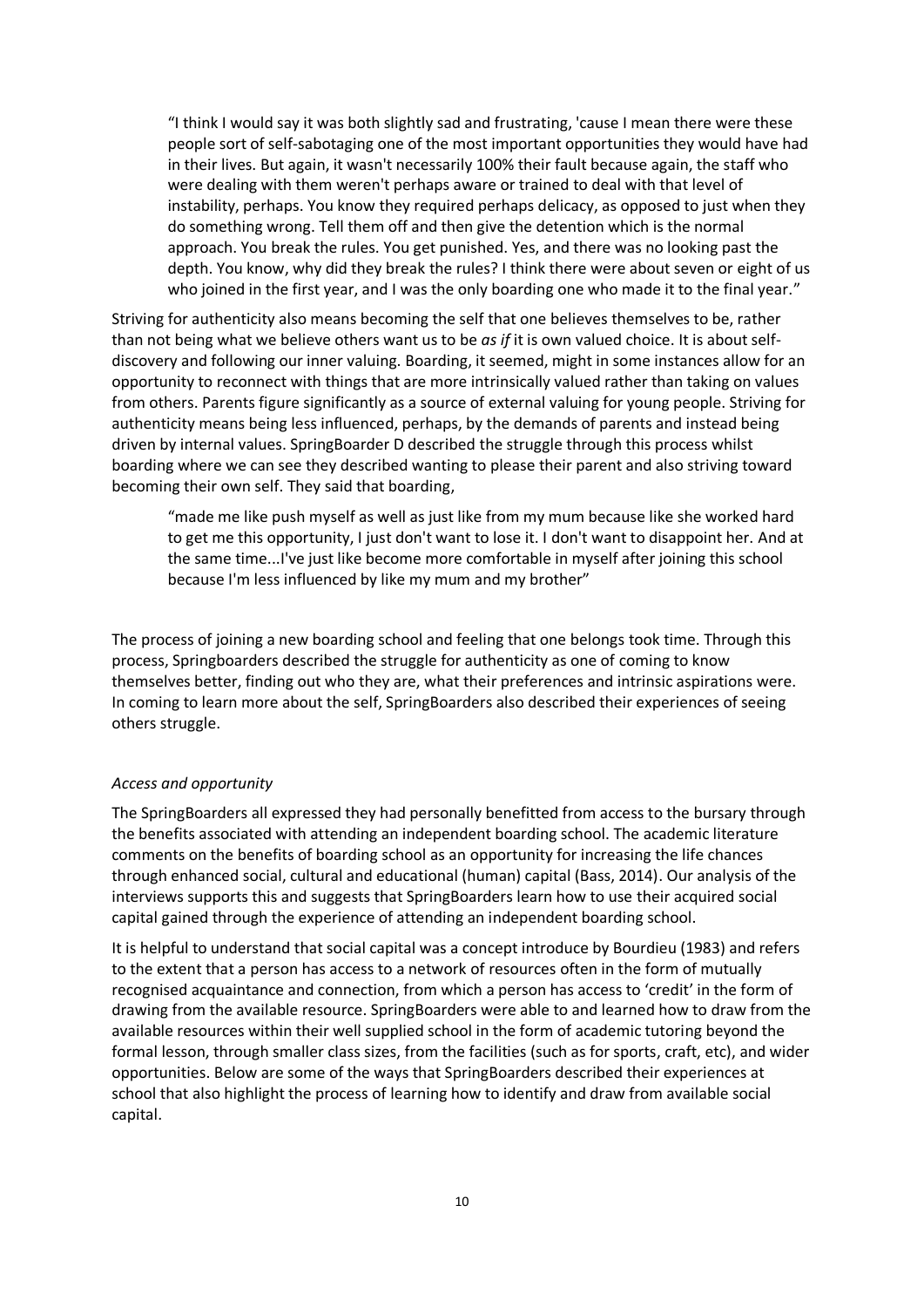As we have noted in our previous two themes SpringBoarders have a number of challenges to navigate. To help do this successfully, they are able to draw on the network of support available to them within the school. For example, SpringBoarder D said,

"Mrs [teacher's name] was definitely a big help because she was always checking in. As well as my housemistress at the time [house mistresses' name]. She was very helpful because she'd say whenever you need a chat, just come to my office whatever you need and she was really sweet. That definitely helped because it was kind of like, knowing that you have an adult looking after you that wasn't a teacher made it feel more homely."

SpringBoarder C also had support from the adults around their boarding school that made it known that it's okay to ask for help,

"Well, I think I had my housemaster and house mistress so they were really helpful and within the first couple weeks they will always, you know, be speaking to new boarders, especially on Friday in the week and on the weekends and stuff like that. But then they also planned a lot of things on the weekends to help you interact with other boarders"

These examples of support for social and emotional needs are further added to by SpringBoarder B who also shows how academic support was available beyond what they previously had at other less well-resourced schools,

"My chemistry teacher sat with me after lessons and he would just go through the maths with me over and over until it made sense and I knew it. At an Independent School, you know that the teachers would offer to do this."

The way that access and opportunity in the form of social capital and learning how to use this to enhance life chances is encapsulated in the quote below from SpringBoarder A who said,

"you're rubbing shoulders with people who are in, whose parents may be in influential positions or who have similar ambitions. And are going to do great things when they're older potentially and, everyone has got this kind of, everyone has got big goals so being around those people is infectious."

## *Broadening horizons*

Another way in which SpringBoarders described their experiences was in terms of the advantages of being surrounded by a wide range of people, typically from much more privileged backgrounds. SpringBoarder A said they found it helpful and informative when they had spent time with other young people whose family environment provided opportunity for learning about important things such as, being able to engage in conversations about sports, significant historical events, film or art. They also spoke of the importance about learning about managing money and knowledge about how managing personal finances was passed on through the generations within the family, "Even like the way they spent money was completely different and I find out personal finance is kind of a family taught skill".

In a slightly longer extract it is possible to see how, for one SpringBoarder, this process of learning about different forms of capital was challenging. They had to learn for themselves what is important to them in ways that differ from their prior expectations but also in ways that shows they did not have the intergenerational privilege of wealth to rely upon:

"People in poverty don't normally learn about it [managing personal finances] or the value of reading, or when people are talking about their interests. Often, when people have an interest in like more poverty stricken areas, you almost have to justify it, in the sense of like is there a lucrative side to it? If I told my family outside about how you can make money from this, make money for that, whereas people will go off to study like Fine Arts and things;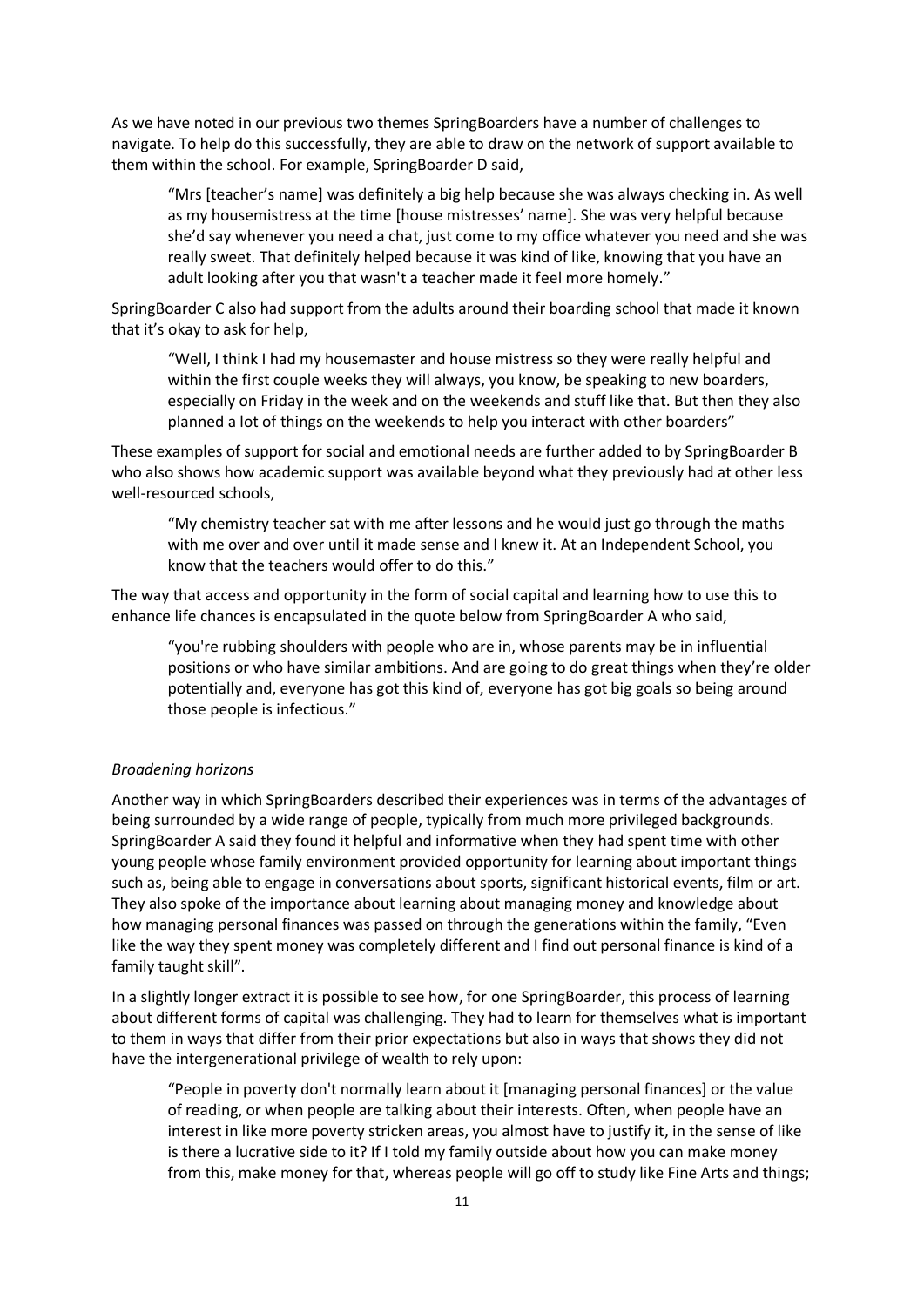like that was like it's not an obvious career path…So I think I learned that there's real meaning outside the financial, because when you're when you've got, actually a Kanye West lyric, which says having money isn't everything but not having it is. So when you're poor, you're always thinking about where's my next meal, where's my next pay-check, so everything becomes dominated by money. So I think in my own outlook on life, I've realized that I really, I'm not materially minded, although I thought I was when I first joined the school, I was seeing all these fancy cars and fancy clothes and think, oh I want that. But in reality, I don't. I want things which bring me meaning, I want a family, I want to make social change. I wanna, you know, have purpose."

Other ways in which learning was enhanced and cultural capital is accumulated by SpringBoarders is through the opportunity to travel as a bursary recipient. SpringBoarder C explained how being able to travel was transformative for them, seeing the world beyond their school and home and how this opened their mind to an array of potential future opportunities they may have never otherwise known or considered,

"But the biggest one, which is my favourite, especially ones about year 10 or 11, is the trip or activities because after we come here from [country of birth], which I was too young to properly remember any of that, so I hadn't left the country before, but the school regularly did overseas trips which they partially could pay for if you're a bursary student and, SpringBoard helped with quite a few others. I remember the first trip I went on was one to Rome in Italy. And that was so amazing to experience all the other cultures. Since, I mean that wasn't the last I ended up, I think of so many Berlin, a Belgian one. Skiing in the Alps, but it was truly amazing. Because these are the sort of things I never would have done, even if I was at home just because financially.

These two SpringBoarders demonstrate how the boarding school provided them with the opportunity to learn and see the world beyond what would otherwise have been possible. The learning opportunities can be understood as a means for accumulating social and cultural capital.

#### *Learning beyond the subject*

School is often a place where young people learn about subjects that interest them or are selected for them based. However, school also provides the environment for learning about other human capabilities that provide the means for advancing life chances beyond their qualifications. The SpringBoarders we spoke to told us how they had learned more than their subjects including: learning about and developing better social and communication skills, developing character strengths and personal values, seeing their ambitions grow, they realised and connected with their autonomy and became leaders amongst other young people. These were benefits attributed by SpringBoarders to their experience of boarding.

The ability to communicate well is important for becoming more autonomous in life and in the boarding school SpringBoarders could develop these abilities. SpringBoarder F said,

"When I was younger I had very little confidence. I had a stutter. Yeah, and I just couldn't do public speaking.  I've started debate to help me with my public speaking. I'm not very good at it at the moment, (laughs) but it's helping me become more comfortable with talking in front of other people.

I'm on student council and talking, like learning how to properly talk with people older than me, like the headmaster, people in like positions of power and not being like really, really nervous.

Being socially skilled and able to relate to a wide range of people was also something developed through boarding. SpringBoarder C said,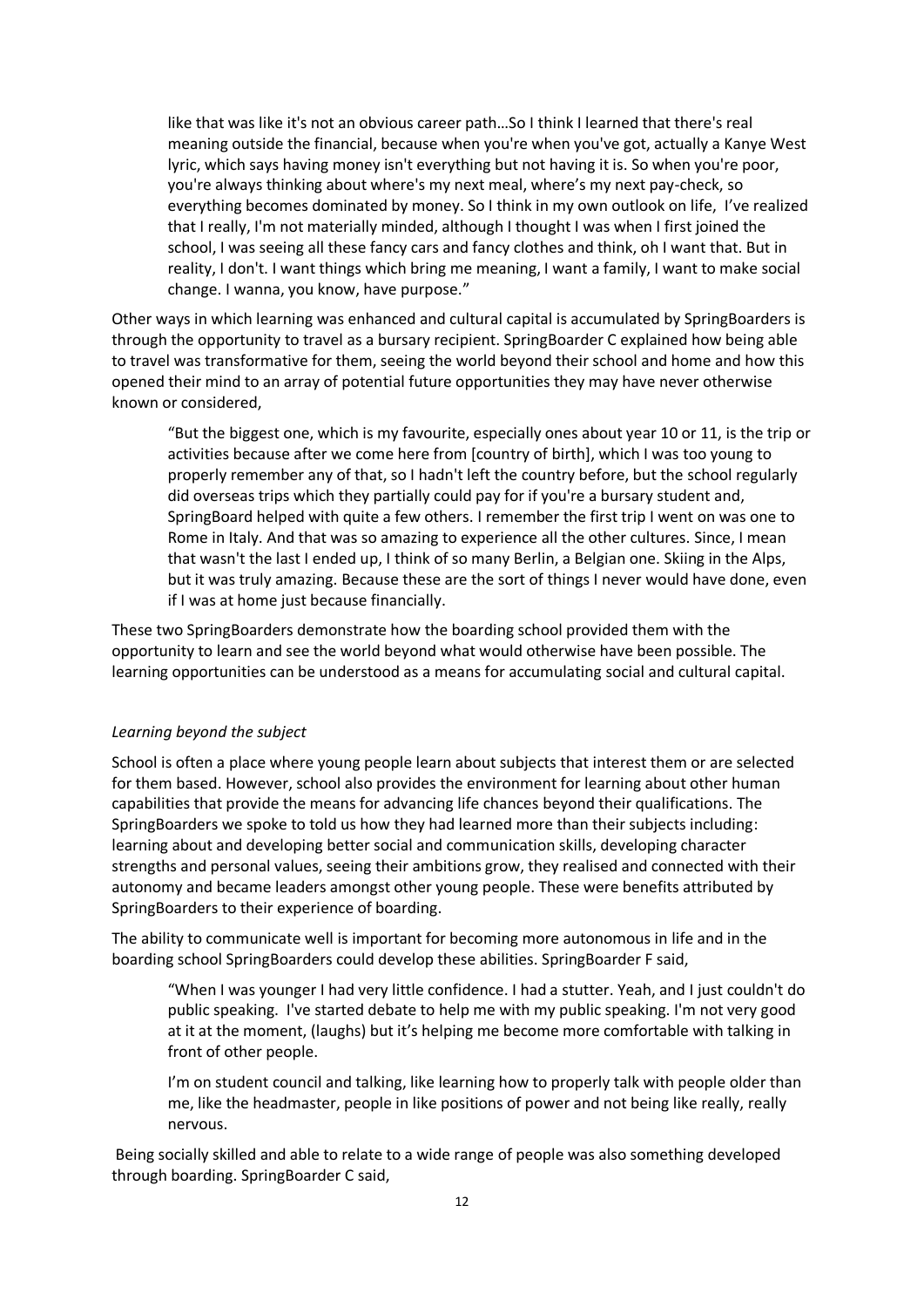"At my school, particularly, it was quite an International School. There were students from all over the world and effectively growing up with people from all different continents and stuff, I think is probably one of the most valuable things because it really teaches you perspective; and how that everyone has their own sort of cultural views. But you still have to live together. You can't argue or get annoyed at someone who's going to be sleeping in next door."

The SpringBoarders were often able to be autonomous and self-directing, taking responsibility for setting their own goals and learning about themselves. They described taking on opportunities such as drama and acting, the Duke of Edinburgh awards and other extracurricular opportunities were all reported as valued elements of boarding.

## *Feeding back to SpringBoard*

In our interviews we asked each SpringBoarder for their views on what might have helped them when they were starting out or if they could have their time again what would have helped them more. The responses varied from 'nothing it was really excellent' to concerns for others who did not have the chance suggesting the 'bursary schemes needed to be more widely known about and advertised'. There were some other proposals suggested too. SpringBoarder A, for instance, suggested that whilst it is understandable that schools do not want to make bursary recipients stand out as being different, there are times when being connected to other bursary holders within the school would have been helpful. This quote captures the sentiment,

"I feel like when I first, so when I first started talking about it to people, like telling people where I was from and how I got here, because people really didn't know until lower sixth. Every time I spoke about it, I was this is the best thing in the world. This is like I was really selling it and because I was so happy at what happened and don't get me wrong. It was life changing and I'm still very, very, grateful for what happened, 100% but, I think as I've left and as I'm kind of learning more. I'm learning to critique it a bit as well, and I feel like. That's why I've been really thinking about recently, like what could have been done better and? I don't know like. The first thought that comes to mind is when I left school I was told that there were other SpringBoarders in the school and I had no idea. I was the first one at [name of school] but when I was in like lower sixth there were people in lower years who were there and I would have loved to meet them."

There is and was good support for these SpringBoarders in their boarding schools. Throughout the interviews, we picked up on some factors that might also be useful for SpringBoard and schools to consider. For example, at times, the interviews stated that there might have been more understanding and empathic approaches to helping SpringBoarders making the transitions to boarding, be more flexible when responding to minor rule breaking and doing more to connect bursary recipients to others like them studying within the school.

#### **Interview Study 2 – key informant perspectives**

We also conducted a series of interviews with key informants (KIs) to develop an in-depth understanding and insight into the experiences of staff working within the BEP programme bursary project. The intention at this stage of our research was to gather information to inform the independent evaluation pertaining but not limited to experiences, perceptions and views of the benefits as well as drawbacks and, the project's relevance for the communities and schools in which they work; identifying expectations of any barriers and challenges associated with the recruitment, placement and support of children and recommendations for overcoming these.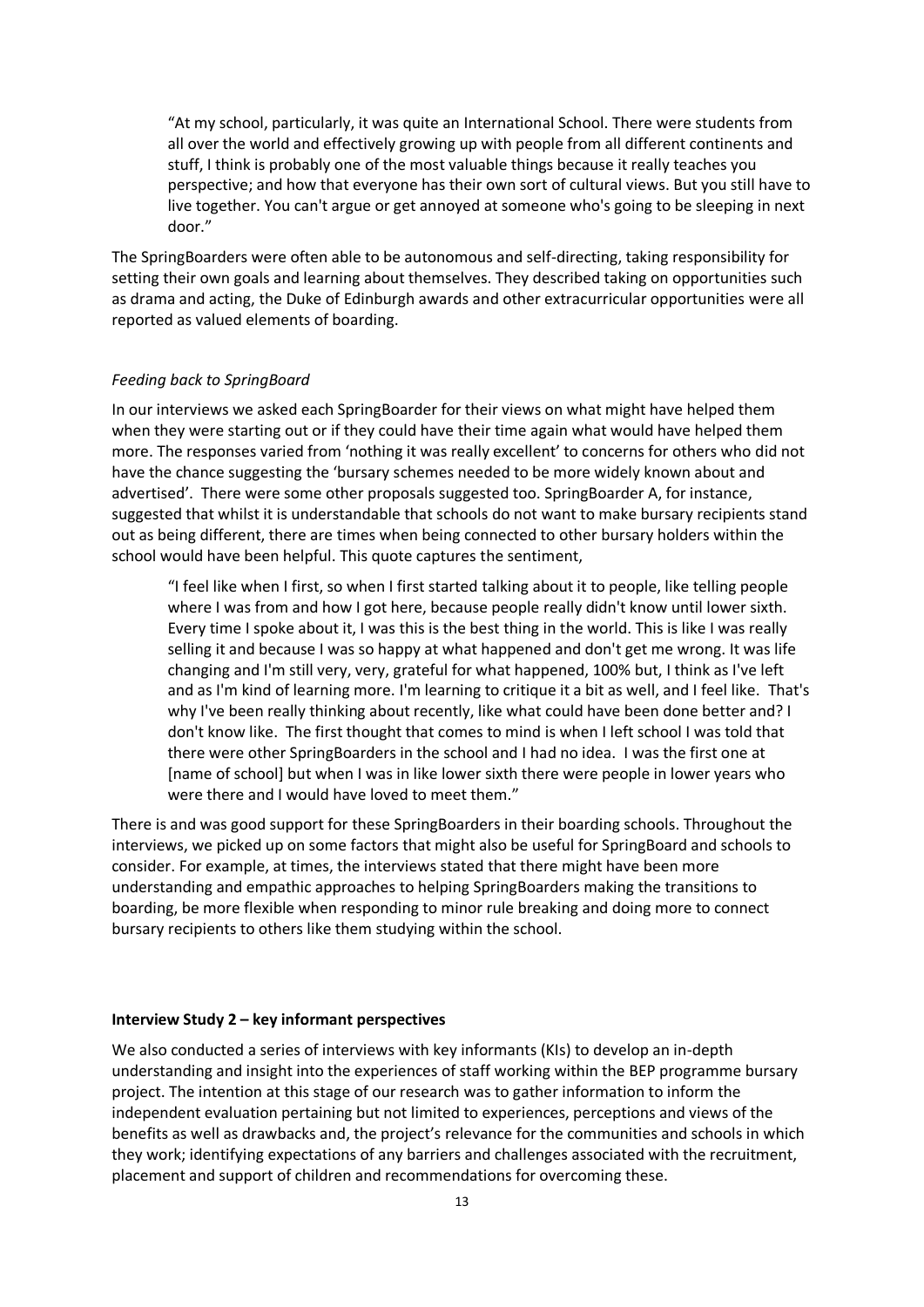The participants we recruited represented a range of staff working within independent boarding schools, charities working with both SpringBoard and the independent boarding schools, virtual schools, and staff within the Royal National Children's SpringBoard Foundation. In total, six staff members were interviewed. The analysis of interviews was once again carried out using Braun and Clarke's (2006) approach to thematic analysis. On this occasion, we used two stages of analysis. First, we repeated the same process as for the SpringBoarder analysis by inductively generating themes. Second, we conducted a deductive analysis. The deductive approach is described in more detail below.

Having identified a set of theme through the indicative thematic analysis, one of the researchers used the SpringBoard Broadening Educational Pathway Programme Initiation Document to identify SpringBoard's own 'success criteria' for operationalising the bursary scheme and sets out its processes and stages for implementing the scheme. In addition to this, the SpringBoard approach to addressing previously identified weaknesses in delivering a boarding school bursary scheme was highlighted as informing the design of and programme delivery. These two features of the SpringBoard approach were then used to conduct a deductive thematic analysis. We found that the inductive analysis provided a wide range of thematic areas from which we generated 11 main themes. We then analysed these inductively generated themes to conduct the deductive thematic analysis; using the SpringBoard success criteria provided three overarching themes within which we could nest those inductively generated findings. Thus providing a robust and trustworthy analysis of the interview data whilst building in a process analysis and evaluation of how the bursary scheme was being implemented.

# Presentation of key themes

We identified 3 main themes generated through a deductive approach that are mapped directly to the SpringBoard BEP 'success criteria' identified in the *BEP for LAVC Programme Initiation Document*. These three main themes contain 11 nested themes that were generated through the inductive approach. Table 2 below shows both the main themes and nested themes.

| Main Themes generated using deductive<br>approach | Nested sub-themes generated through<br>inductive approach |
|---------------------------------------------------|-----------------------------------------------------------|
|                                                   | Relationships and relational working                      |
| Inputs                                            | Referrals                                                 |
|                                                   | Assessment                                                |
|                                                   | SpringBoard as a partner                                  |
|                                                   | Fitting in and transitions                                |
| Outputs                                           | <b>Emotional labour</b>                                   |
|                                                   | <b>Families</b>                                           |
|                                                   | Learning for the whole person                             |
| Outcomes                                          | Academic success                                          |
|                                                   | Human Capital                                             |
|                                                   | <b>Aspirations</b>                                        |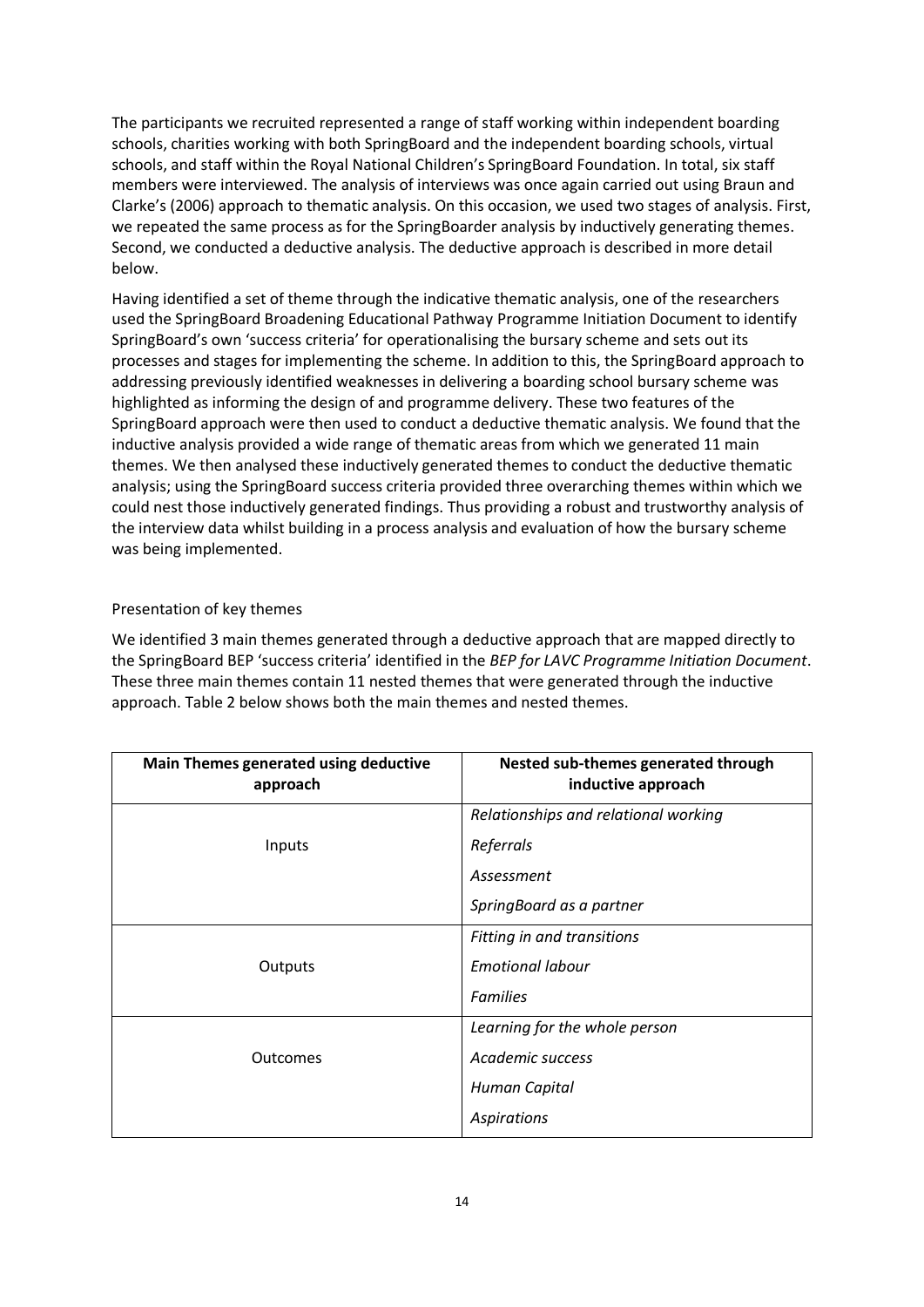### Inputs

The first theme identified 'Inputs' and was generated as a deductive theme taken from the SpringBoard success criteria with four nested inductively generated sub-themes that were: Relationships and relational working, Referrals, Assessment and, SpringBoard as a partner. Each of these is expanded upon below and we incorporate an evaluation in the analysis of the data rather than limiting this to a purely descriptive presentation of the interview data.

### *Relationships and relational working*

This sub-theme was represented by three factors common across all interviews. These were, partnerships, processes and attitudes. Partnerships referred to building relationships between schools and local authorities including with the virtual school in the area, working with and building relationships with foster carers, families, social workers and other relevant professionals. Processes represented the aim of creating safety through the process of both identifying the future SpringBoarders and of the appropriate schools. This was achieved by being consistent and creating a sense of a caring stable environment. Attitudes referred to being caring, compassionate and showing acceptance of the child, their family and their circumstances by building and being in empathic relationships whatever role the professional occupied.

#### *Referrals*

This sub-theme showed how different schools and agencies working with SpringBoard worked together to identify the right child for the scheme. This was clear evidence of implementing the learning from previous less successful schemes identified by Murphy et al (2020). Referrals were often facilitated through different routes including those directly from the family or through the virtual school and local authority. Whilst the relationships were clearly evolving and partnership working was evident, schools were able to be autonomous in how they engaged with their local community to identify looked after children and this was valued by schools as a form of good practice on the part of SpringBoard. Previous research by Murphy et al (2020) also highlighted the importance of finding the right school, for the right child at the right time and this finding suggests that SpringBoard are implementing learning in the scheme.

### *Assessment*

This sub-theme showed that, as part of the identification of appropriate looked after children, a rigorous range of tasks and processes are involved. First and foremost, participants reflected on their own individual approaches which were remarkably similar across different institutions. Perhaps surprisingly, each interviewee reported they had relied on personal feelings, at the level of gut responses to inform decisions about making assessments of the suitability of a child for the programme. A combination of perception of what is required and experience in the role intersects with experiences from the personal past life of the professional, often grounded in their own family life or educational journey, to inform the decision making process. This linked closely to relationships as a theme; all the staff involved indicated their approach was deeply relational as a method of assessment and selection of children for the scheme. These personal and visceral processes were built upon by more explicit and concrete methods such as, current academic achievement. Academic ability was considered important but was clearly not the lone criteria. Entrance exams, interviews with staff in schools and with SpringBoard were always conducted. Some common characteristics that appear to be looked for in the children were that the child was perceived as being 'willing to engage' and 'have a go at things' being able to 'adapt to the boarding environment'. There was a recognition that adjusting to boarding was not easy for the children, especially those from more unsettled backgrounds and the home visit would often be an important step for getting to understand the child more fully.

#### *SpringBoard as a partner*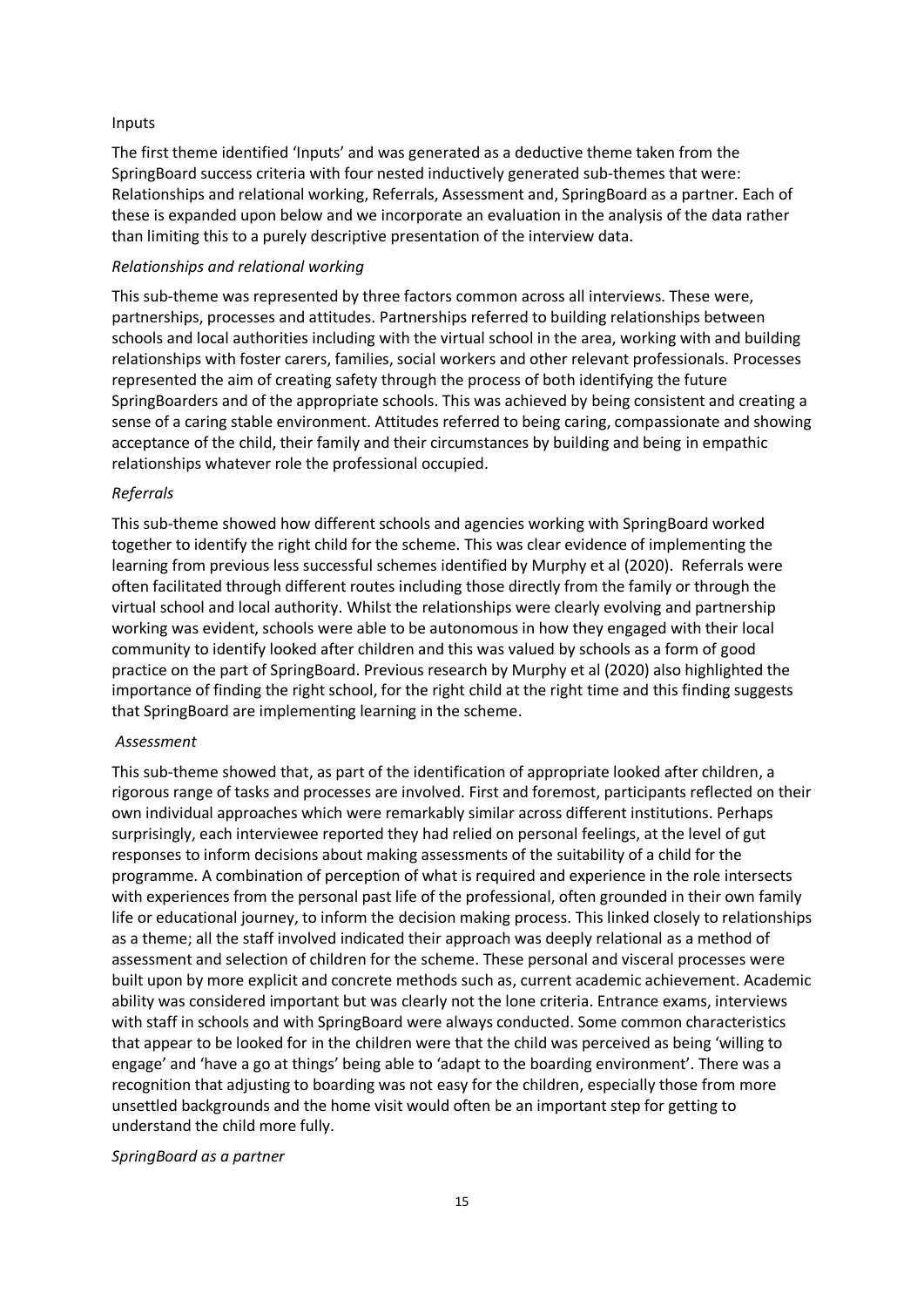This final sub-theme was defined by statements referring to the connection between the schools, local authorities, children and families and SpringBoard. In our interviews, when asked about partnership working with SpringBoard, participants shared statements such as 'they just get it' and 'they're un-shockable, you can tell them anything'. Participants referred to the knowledge and experience that SpringBoard brings to the process of finding the right child for the programme whilst others acknowledged that the schools feel they are permitted a high degree of autonomy in how they work with the child once the child is placed and settled. The support provided by SpringBoard was also recognised at every stage saying 'they're always there if we need them'.

### **Outputs**

SpringBoard success criteria identified and specified 'outputs'. Outputs in the success criteria were related to the matching of looked after children to available places at independent day or boarding schools that best suited their needs and interests and also providing support and guidance to ensure the child thrives within their placement. This theme has three of our inductively generated subthemes nested within it, these were Fitting-in and transitions, Emotional labour and, Families.

#### *Fitting in and transitions*

The participants interviewed all acknowledged how difficult the transition to boarding can be for a looked after child and, all participants thought that SpringBoard did an excellent job to help schools, children and their families to navigate this process delicately. Five of the six participants were all able to describe instances and examples in their work showing how they approached the task of changing negative perceptions of boarding schools that many people hold in order to support the family through the child's transition into boarding. Participants were aligned in agreement with the need to break down barriers between independent schools and the wider public and specifically within the local communities in which they are often situated.

When considering a bursary placement, there are many challenges to be faced and it is an emotional time. This was recognised as being hard for families especially when they first bring a child into the school. The culture of some independent schools is different as one participant said, 'we have oil paintings hanging on the walls here – that's intimidating for some visitors'. Similarly, the same participant said we use 'different language and have different terminology that some children will never have heard or understand. You know we have "prep" which basically is just homework'. The cultural differences, the physical buildings and atmosphere around the school were all important features to be discussed, explained and introduced to new families approaching the schools for the first time.

## *Emotional labour*

The emotional labour involved for staff supporting looked after children who were new to boarding was evident across all interviews. Emotional labour was seen as part of an entire 'approach' to the work involved when matching a child and is was captured partly in the first theme of relationships. However, we are giving this theme further treatment as some specific accounts of the emotional work were particularly notable. First, it is important to note that all of the staff we interviewed were emotionally dedicated to providing a caring, safe, stable and consistent environment for the children receiving bursaries. Interviewees expressed genuine emotion when reflecting on instances when the placement had not work out as planned.

The emotional labour was also recognised as being difficult for teachers in schools who feel out of their depth in supporting the young people who have often experienced very challenging personal events in their life prior to coming to a boarding school. The need to continue to support teachers to develop their skills was identified as an important learning edge for many participants (we pick this up again in the section below on human capital). It was noted that teachers need support to develop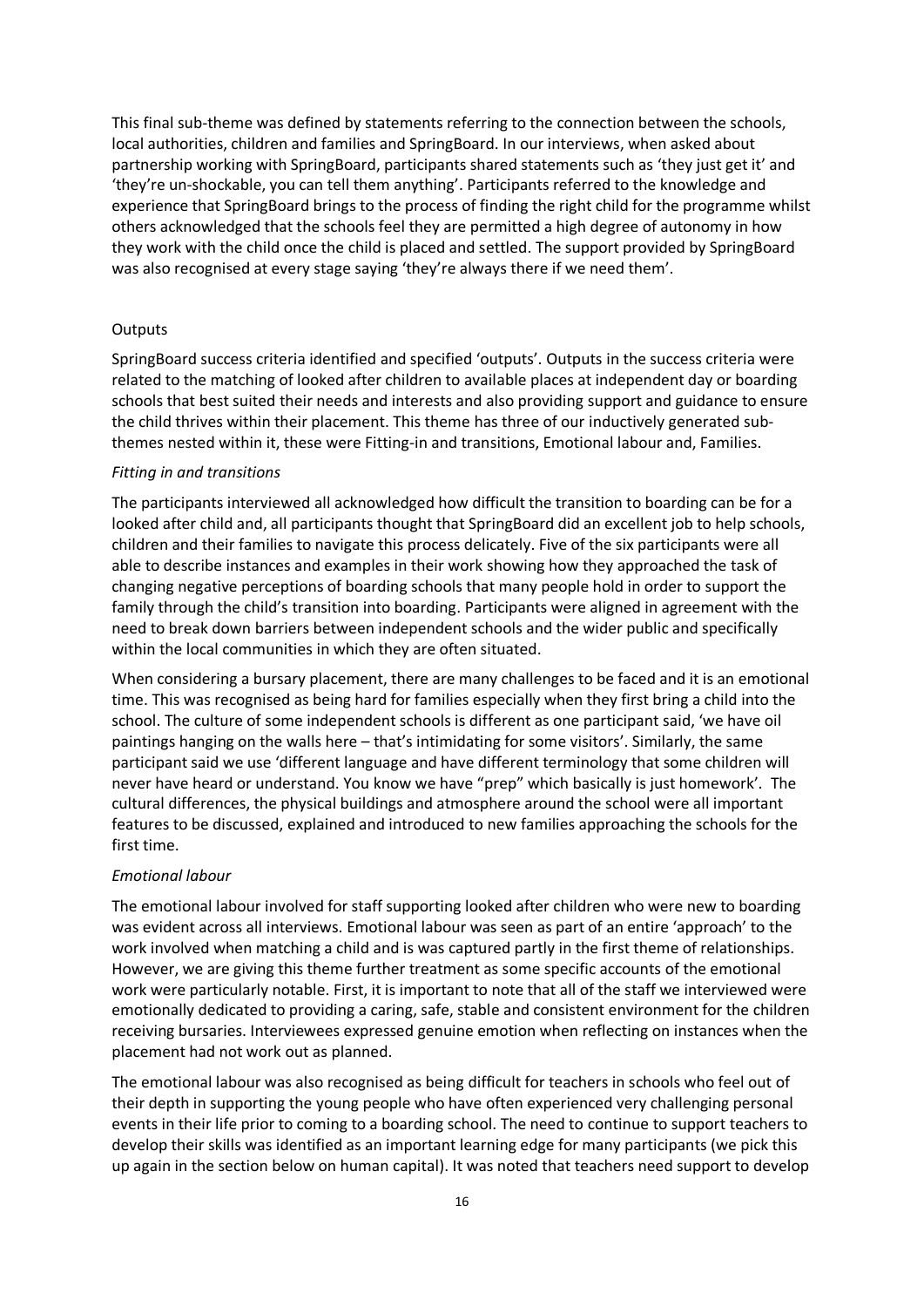their emotional capacity for offering support to others. Having SpringBoard to call upon helped the teachers and staff to grow in their confidence to contain and hold increasing levels of distress and empathically support children to process their distress without affecting behaviour negatively. Similarly, connections between the school, local authorities and social workers was important and valued in being able to ask questions and get information that alleviated emotional distress amongst school staff. One participant reported how sometimes issues relating to a child that can seem 'really big in the context of a boarding school can, easily, be put into perspective with a few minutes on the phone to a social worker.' Supportive and partnership working enabled school staff to develop their capacity for supporting a vulnerable child. SpringBoard's support added to this and the training to support schools was valued and could be developed further.

There were substantial evidence of a high level of ongoing year-round support provided to the children once they had started at the school. It was recognised that it is important for children to have exposure to a family environment; one school described the role of house parents and the extensive resources available through the pastoral support team that children can access at any time.

### *Families*

The role of supporting families as part of the bursary scheme is integral; as it is often at times when families are in difficulty that children are drawn to access the bursary. The bursary scheme was reported as being able to provide support for families crucial to enabling the individual child to gain the most out of the opportunity. This additional social benefit is important and requires particular attention. One teacher said they actually help 'keep families together' by offering a bursary place.

Bringing the family alongside during the process of assessment and then in the transition into the school was very important. One participant in a pastoral role at a boarding school indicated about 90% of their working time dedicated to supporting the bursary children, was actually spent supporting the child through support directed towards the wider family. The relationship with the main carer was considered very important. Sometimes, parents found their child leaving home so difficult they would try to hold the child back or want them to come home after they had gone to the boarding school. This would often be a stressful time for the child and pastoral staff would support the child. The schools that SpringBoard have identified for their partnerships all have to meet specific accreditation standards including a requirement to provide excellent pastoral support for these vulnerable children.

## Outcomes

A key success criteria for the SpringBoard scheme is to evaluate the 'outcomes' delivered through the BEP bursary funds. One of the central aims of this criteria is to deliver on 'life transforming outcomes' that can be evidenced by academic progress and attainment, raised aspirations and broadened horizons, enhanced employability prospects and improved social skills, resilience, selfconfidence and wellbeing. Some of these elements of the criteria will be assessed through other aspects of our evaluation. Others can be mapped by our nested inductive sub-themes of Learning for the whole person, Academic success, Human Capital and Aspirations.

#### *Learning for the whole person*

Where pastoral care was considered an emotional challenge for the staff and teachers involved, the quality of pastoral care provided meant that the looked after and vulnerable children were being cared for in emotional, psychological and physical ways. The care was holistic. The children were given access to pastoral staff and could be in contact with SpringBoard staff if required whenever needed. This support was extended year-round ensuring the young person was not left to fend for themselves during the holidays when the usual structure of their boarding life was removed. Whilst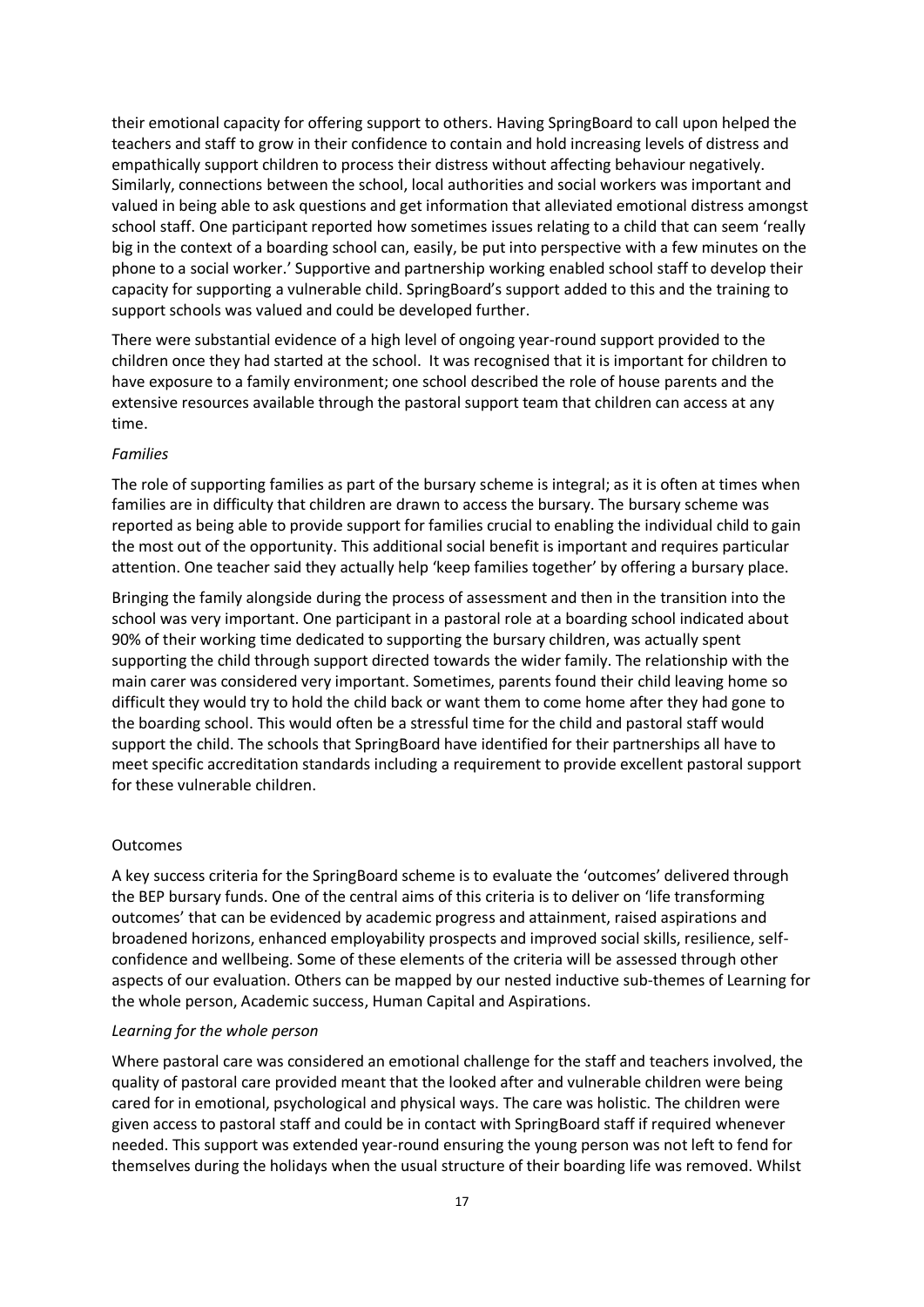academic success was considered important, it was also set in context of what the individual child's goals were. Children got the chance to learn about and develop aspects of themselves that they otherwise would not. In one example, a looked after child was attending an independent day school. The interviewee, working in a virtual school, reported how the child was able to express himself in ways that were never going to be given opportunity in his state school; in the independent he found other children with similar interests. Another example referred to having interests in science or literature where children realised that their subjects could also become their passions. Learning was more than merely the reception of information – it was supported to become part of who they are not just what they know. The nature of education seemed to be perceived differently for those children attending a boarding school to a state school. It was to take on a less instrumental role in the child's life.

The opportunities from enrichment was considered a real benefit. This was highlighted through the wide range of sports, the facilities available, the scope of inclusivity by having an a greater number of teams around the child were all considered as uniquely available within the independent boarding school setting compared to what the child would otherwise have available through the state sector.

## *Academic success*

Academic success was carefully presented by all participants interviewed as important but never as the only goal and often not as the most important outcome. For example, staff in schools were keen to point out that academic success would come from taking care of the children in a more holistic way. This criteria is elaborated more in other sections of this report and specifically in the quantitative analysis of GCSE results.

## *Human Capital*

Human capital represents those attributes and capabilities that a young person develops, acquires and through their experiences at their school flourishes. Whilst academic success is important, developing a wide range of life and social skills was considered essential and was reported as being available to children through the scheme. For example, children learnt how to take responsibility, work within the boundaries of a structured day, they took up new hobbies and learnt the qualities of discipline in applying themselves to learning instruments, playing different sports. Staff believed that the children learn to be themselves and develop their potential.

The human capital acquired through attending a boarding school was considered to give the child a set of personal skills and characteristics they can transfer into a range of life circumstances including interviews, attending social events going to university or becoming an ambassador for the scheme or participating in the other events offered by SpringBoard. One school reported on their increasing integration within the local community. Students from their schools were involved in community work, supporting local charities and supporting other local vulnerable children through activities at their school. The perceived social benefits of this are very evident to the staff involved.

## *Aspirations*

Becoming a person with aspiration is a key success criteria for the scheme. School staff were clear that the bursary opportunities were able to 'make things happen' for the children that could give them the sense of achievement and, of being able to believe in themselves. At one school there was a message that 'our children are encouraged to look up' and this was considered to be something that looked after children had to learn as they often arrived with lower confidence and less selfbelief than their peers. This theme has been expanded on significantly in the interviews with the young SpringBoarders themselves.

Summary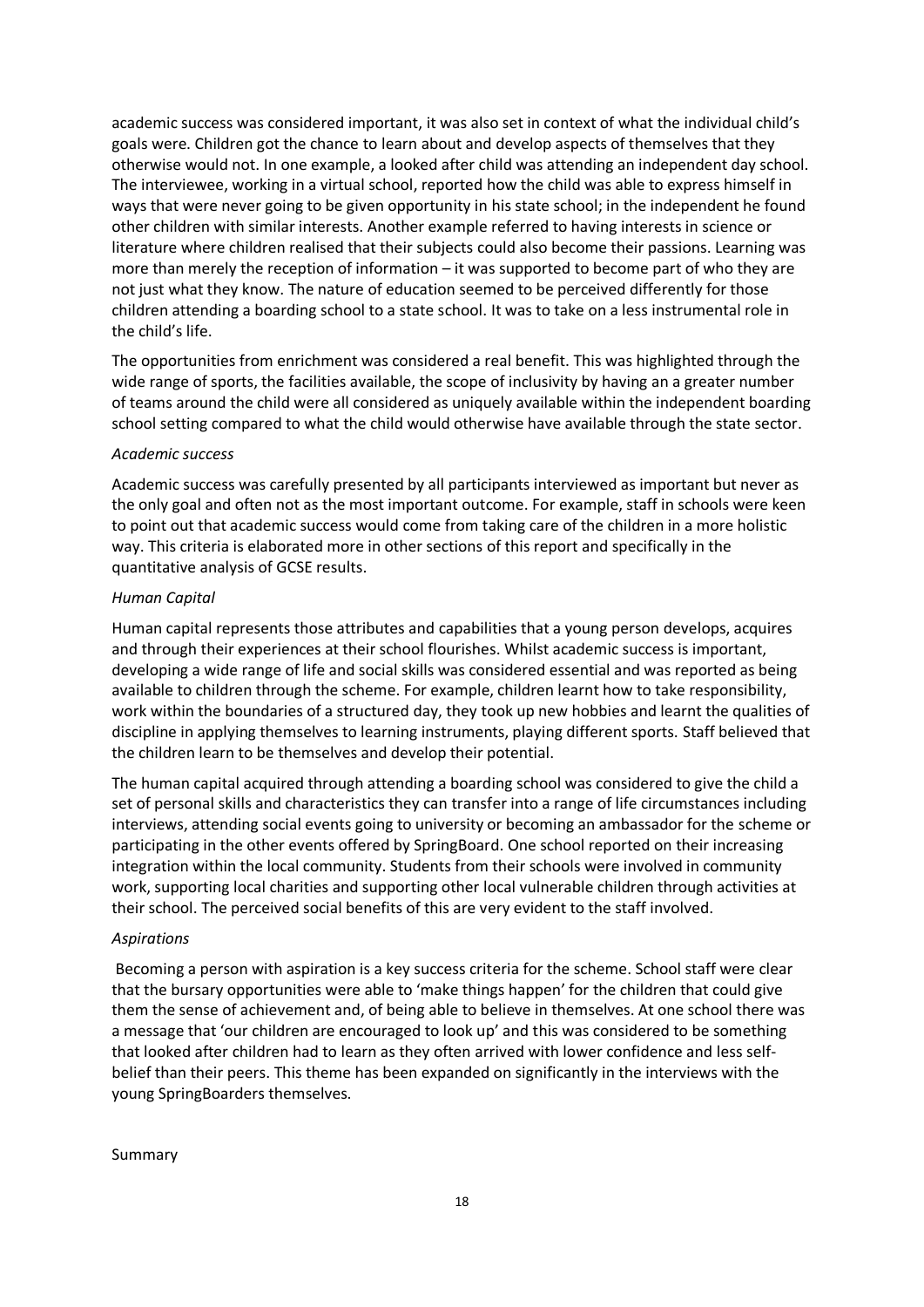To summarise the evaluation to this point, it appears a growing body of evidence is emerging that supports the work being done by SpringBoard in the implementation of the BEP scheme. This has been reflected in the interviews with SoringBoarders and the staff from a range of organisations who spoke in an overwhelmingly positive way about SpringBoard. We heard how the high degree of autonomy given to schools, the close and deeply relational approach that SpringBoard brings to this work, is significant in the success reported in our interviews.

Conclusion

### **References** To Be Completed

- Anderson, O., & Nelson, M. (2021). Post 16 education and labour market activities, pathways and outcomes (LEO). *Department for Education*, 89.
- Bass, R. L. (2014). Boarding Schools and Capital Benefits: Implications for Urban School Reform. *The Journal of Educational Research*, *107*(1), 16-35, DOI: [10.1080/00220671.2012.753855](https://doi.org/10.1080/00220671.2012.753855)
- Behaghel, L., de Chaisemartin, C., & Gurgand, M. (2017). *Graduating from high school: The effects of a boarding school for disadvantaged students on their secondary education*. *American Economic Journal: Applied Economics, 9* (1), 140-164. DOI: 10.1257/app.20150090
- Bourdieu, P. (1983). The field of cultural production, or: The economic world reversed. *Poetics*, *12*(4- 5), 311-356.
- Braun, V. & Clarke, V. (2006) Using thematic analysis in psychology. *Qualitative Research in Psychology, 3*, 77-101.
- Britton, J., Dearden, L. and Waltmann, B. (2021) The returns to undergraduate degrees by socioeconomic group and ethnicity. Research Report. Department for Education.
- Cuervo, H., Barakat, N., & Turnbull, M. J. (2015). *Youth, belonging and transitions: Identifying opportunities and barriers for Indigenous young people in remote communities* (Vol. 44). Melbourne: Youth Research Centre, University of Melbourne.
- Curto, V. E., & Fryer, R. G. Jr., (2014). The potential of urban boarding schools for the poor: Evidence from SEED. *Journal of Labor Economics, 32*, 65-93.
- Department for Education (2020). Outcomes for looked after children by local authorities in England, 31 March 2019. Available here [https://assets.publishing.service.gov.uk/government/uploads/system/uploads/attachment\\_d](https://assets.publishing.service.gov.uk/government/uploads/system/uploads/attachment_data/file/884758/CLA_Outcomes_Main_Text_2019.pdf) [ata/file/884758/CLA\\_Outcomes\\_Main\\_Text\\_2019.pdf](https://assets.publishing.service.gov.uk/government/uploads/system/uploads/attachment_data/file/884758/CLA_Outcomes_Main_Text_2019.pdf)
- Department for Education (2021). Children looked after in England including adoptions. Available here [https://explore-education-statistics.service.gov.uk/find-statistics/children-looked-after](https://explore-education-statistics.service.gov.uk/find-statistics/children-looked-after-in-england-including-adoptions/2021)[in-england-including-adoptions/2021](https://explore-education-statistics.service.gov.uk/find-statistics/children-looked-after-in-england-including-adoptions/2021)
- Foliano, F., Green, F., & Sartarelli, M. (2019). Away from home, better at school. The case of a British boarding school. *Economics of Education Review*, *73*, 101911. <https://doi.org/10.1016/j.econedurev.2019.101911>
- Jack, A. A. (2019). *The Privileged Poor: How elite colleges are failing disadvantaged students*. Harvard University Press.
- Hodge, L., Little, A., & Weldon, M. (2021). *GCSE attainment and lifetime earnings*. 69. Accessed on 4th February 2022. Available at: